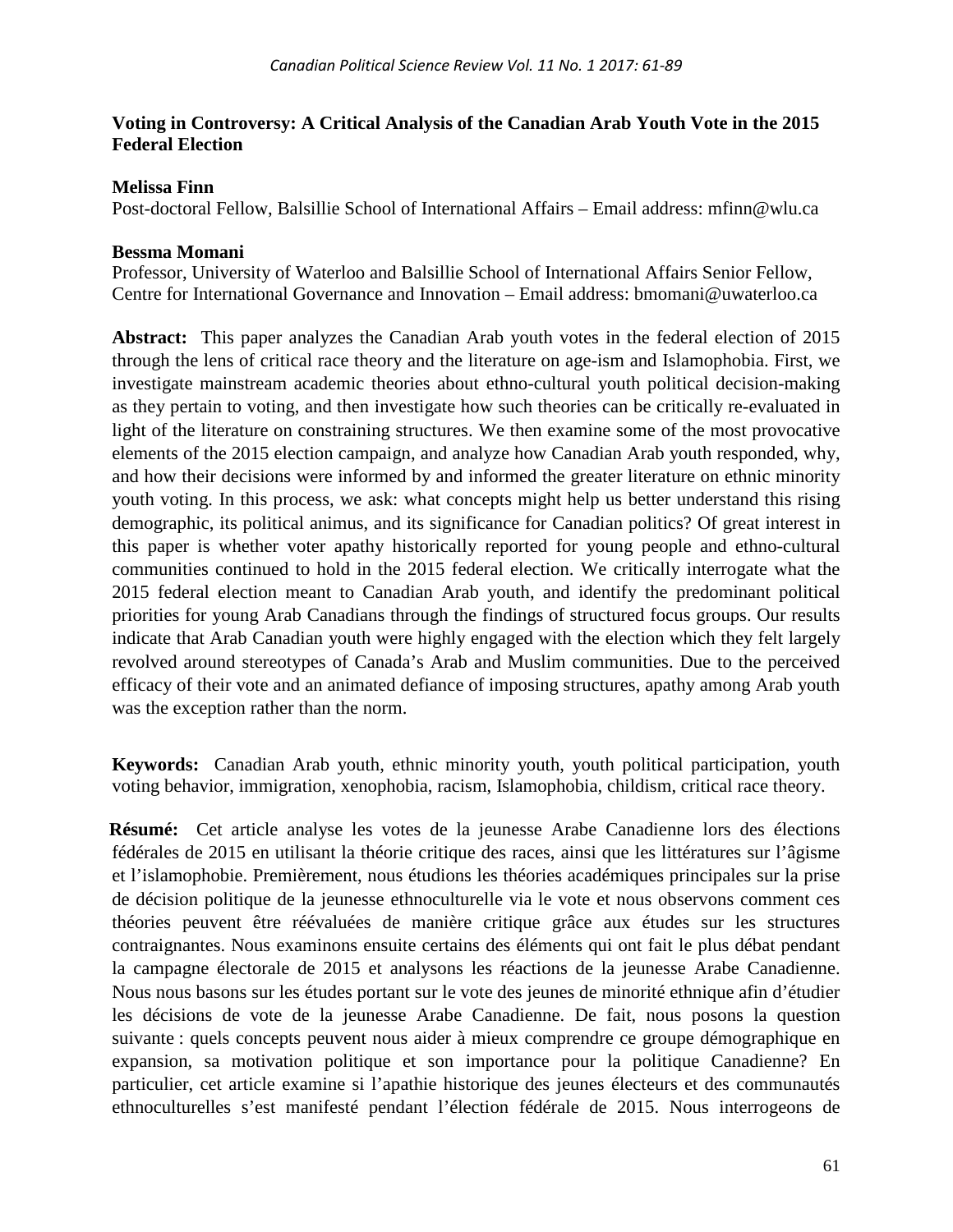manière critique ce que l'élection fédérale de 2015 a signifié pour la jeunesse Arabe Canadienne et nous identifions ses priorités politiques grâce aux conclusions tirées de groupes de discussion structurés. Nos résultats indiquent que la jeunesse Arabe Canadienne était très engagée dans l'élection, et que selon elle, cette élection tournait en grande partie sur les stéréotypes des communautés arabes et musulmanes du Canada. L'apathie de la jeunesse Arabe Canadienne était donc l'exception plutôt que la norme car cette jeunesse a perçu l'efficacité de son vote, ce qui lui a permis de défier les structures imposées.

**Mots-clés:** jeunesse Arabe Canadienne, jeunes de minorité ethnique, la participation des jeunes en politiques, le comportement des jeunes aux élections, immigration, xénophobie, racisme, Islamophobie, l'enfantisme, la théorie critique de la race.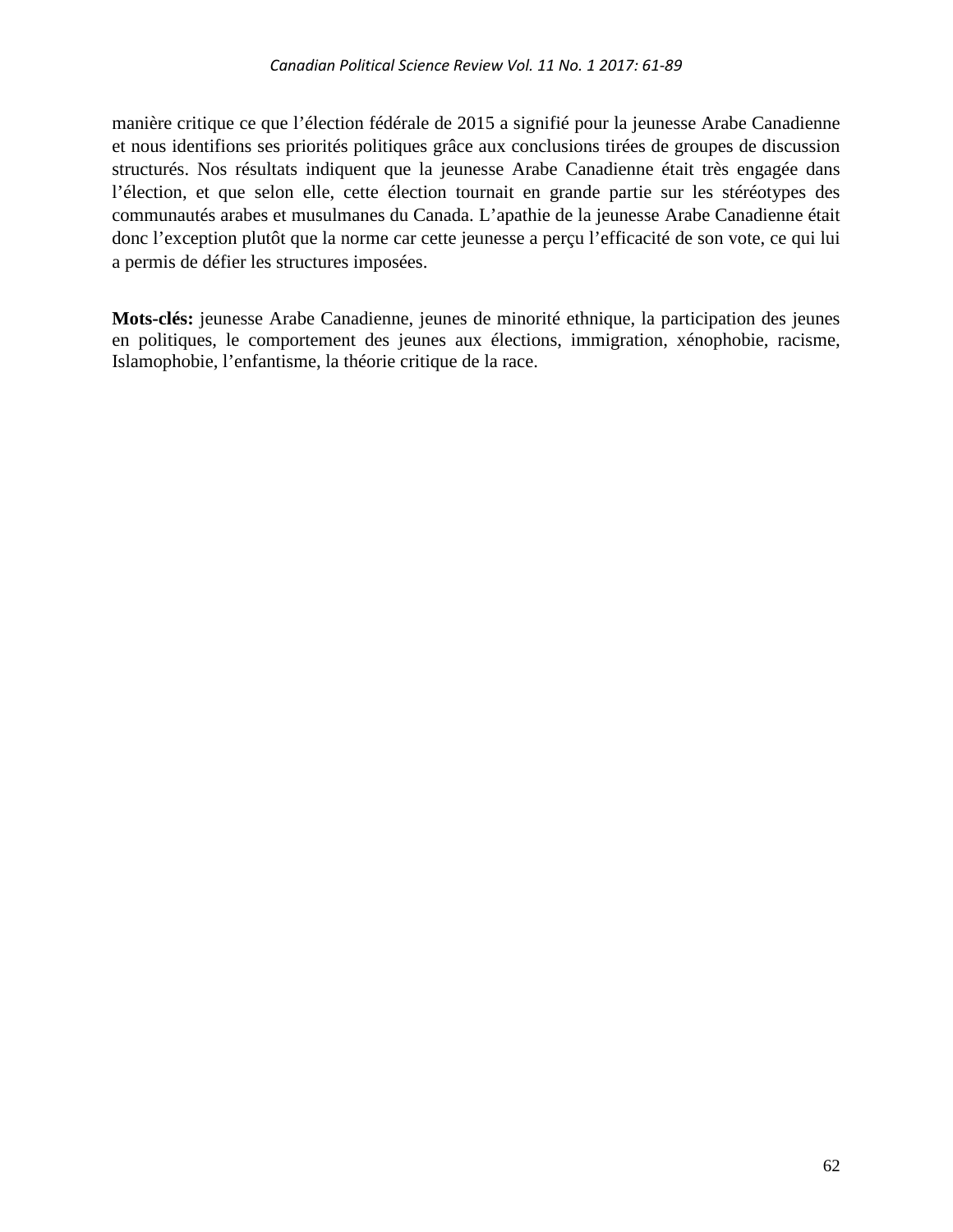#### **Introduction**

The October 2015 Canadian federal election was an historic national event due in large part to Prime Minister Stephen Harper's polarizing policies. Harper instituted limitations on media access, militarized Canadian foreign policy (shifting Canada's internationalist peace-keeping mandate to a focused hard power mandate in select locales important to the US' War on Terrorism), expanded Canada's anti-terrorism provisions, put stricter constraints on free speech, drastically reduced public funding of scientific inquiry and the arts, and fear mongered prolifically about Islam and the impact of the regional politics of the Middle East on domestic concerns in Canada. A testament to the importance of the 2015 Canadian federal election was the voter turnout, which was the highest since the 1993 federal election, with approximately 17.6 million of 25.6 million (69.49%) registered voters voting (Elections Canada 20[1](#page-27-0)5).<sup>1</sup>

Plagued by these and other controversies, the Conservative Party of Canada used fearbased rhetoric to build a campaign platform on security and 'Canadian values' with the goal of securing a fourth mandate. Several old and newly formed political organizations mobilized grassroots support for a country-wide push-back against the Conservatives' divisive policies and rhetoric. Left and right-wing organizations and lobby groups encouraged Canadians of all stripes to exercise their right to vote and, in the process, to revitalize individual and collective political engagement for the sake of the health of Canadian democracy. The election, therefore, became a referendum vote on the Conservative government. Given the galvanizing impact of the campaign's controversies, and the nature of the electoral first-past-the-post system in Canada which threatened to split the center-left vote between the Liberal Party, New Democratic Party, and Green Party, many Canadians voted strategically either for, or against Conservative policies. As a consequence of strategic voting and democratic mobilization among groups such as Leadnow, the Liberal Party of Canada won a majority government mandate.

In the middle of this storm sat Canadian Arab youth who were, at once, marginalized by the political system and simultaneously spotlighted as a core constituency directly affected by the structural racism, age-ism/childism, and Islamophobia that made the Conservative campaign viable in the first place. The combative nature of the Conservative government's policy prescriptions awakened not only the Muslim community writ large, notably evident in the creation of the 'Canadian Muslim Vote' movement, but also the Canadian Arab community, including the youth population.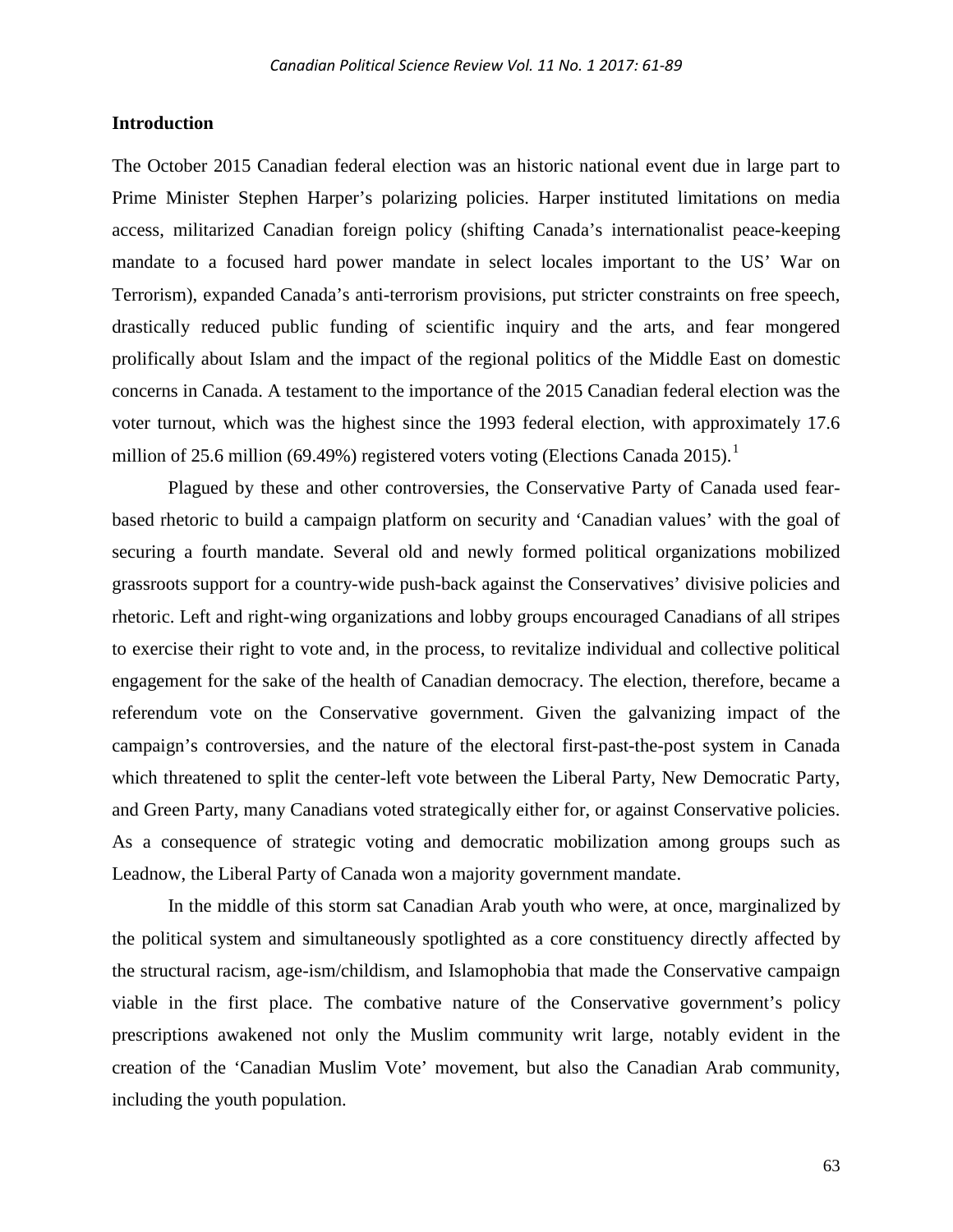The purpose of this paper is to conduct a critical analysis of the Canadian Arab youth vote in 2015 by reading their vote through the lens of critical race theory and the literature on age-ism and Islamophobia. We first investigate mainstream academic theories about ethnocultural youth political decision-making as it pertains to the vote, and then investigate gaps in the analysis of such theories in light of critical literatures. We then examine some of the most provocative elements of the 2015 election campaign and how Canadian Arab youth responded, and why, and how their decisions were informed by and inform the greater literature on ethnic minority youth voting. In this process, we ask: what concepts might help us better understand this rising demographic, its political animus, and its significance for Canadian politics?

Of great interest in this paper is the investigation into whether the voter apathy historically reported for young people and ethno-cultural communities continued to hold in the 2015 federal election. We critically interrogate what the election meant to Canadian Arab youth, and identify the predominant political priorities for young Arab Canadians through the findings of structured focus groups. Our results indicate that Arab Canadian youth were highly engaged with the issues of the election which they felt largely revolved around stereotypes of Canada's Arab and Muslim communities. Due to the perceived efficacy of their vote and an animated defiance of imposing structures, apathy among Arab youth was the exception rather than the norm. Campaign rhetoric pushing Islamophobic and xenophobic ideas and policies had an impact on Canadian Arab youth, who tended to vote strategically as an ethnic minority bloc and tended to see their social and economic futures in Canada and beyond being written by the ascent or diminishment of such ideas and policies. The election was, therefore, important for Arab youth in both identity and economic terms.

#### **Critical Perspectives on Ethnic Minority Youth Voter Behaviour**

The current literature in Canada points to a number of factors that explain voter behaviour, ranging from socio-demographics, values, issues, candidate evaluations, and campaign effects (Anderson and Stephenson, 2011: 27). Socio-demographic factors, including income, education, and age, are among key explanatory factors to voting behaviour and voting turnout. In Canada, for example, low voter turnout among youth may be at least partially due to the fact that teaching young people about the importance of voting and political participation is not a high priority for secondary or post-secondary public education (Hughes and Sears, 2008); although there are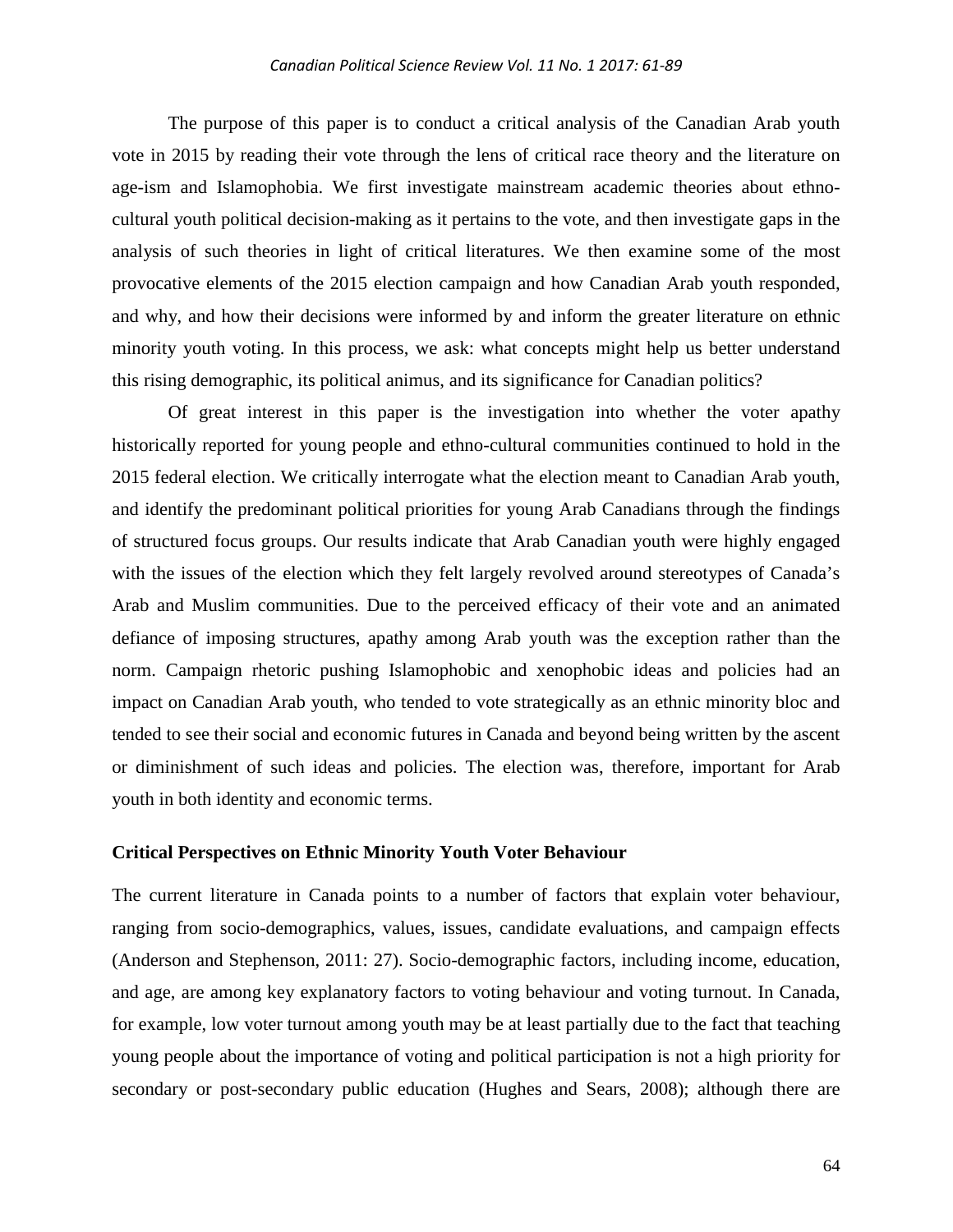some indications that this is improving, especially for privileged students with access to community services (Bickmore, 2014).

Research into immigrant voter turnout is mixed. Among new immigrants (those living in in a country for less than 10 years), researchers studying Europe and the United States have found that new immigrants tend to vote less than non-immigrants, and that immigrants of non-European ethnic origin(s) are even more less likely to vote (see Tossuti, 2007: 9). These findings seem to be least partially reflected in Canadian data as well. The existing academic literature on Canadian elections has examined immigrant/ethnic minority voting behaviour by looking at which parties immigrants and minorities tend to vote for, their level of voter turnout and engagement in elections, why immigrants vote, and what motivates them to participate in elections.

Some early studies found that immigrants and Canadian born voters had similar turnout rates (Chui et al. 1991). More recent studies by Elections Canada (2007: 7) on the 2000 and 2004 elections, however, found that new immigrants - particularly those who are young - had lower rates of voter turnout (also see Tossutti 2005; and, Nevitte et al. 2000: 161 for 1997 elections). Among new immigrants, the Canadian literature focuses on factors that made them less likely to vote, including shorter periods of residence in Canada, lower age, lower income levels, lower educational attainment, and lower attachment to Canada (Ibid). Tossutti (2005) found no differences across ethno-cultural communities and concluded that all immigrants, regardless of place of birth, tended to vote less than Canadian-born citizens. Lapp's (1999) study of municipal and provincial elections found the opposite, that there were marked variations among immigrant groups of different backgrounds. Given these differences, the importance of exercising caution in drawing conclusions that immigrants *qua* immigrants are a viable category for the analysis of shared behaviours including voting behaviour is underscored, not least to avoid problematically homogenizing immigrants as singular blocs (see Abu Laban, 2002).

As it stands, however, there is a general consensus in the literature that youth regardless of ethnic background are less likely to vote than their elders (see Rubenson et al. 2004). Anderson and Stephenson, however, argue that it is still unclear why Canadian youth turnout is lower (Anderson and Stephenson, 2011:27). Researchers know even less about the political decision-making of new immigrant voters who are young. Based on assessments of the 2000 and 2004 elections, Tossutti (2007) found that immigrant youth are less likely to vote than Canadian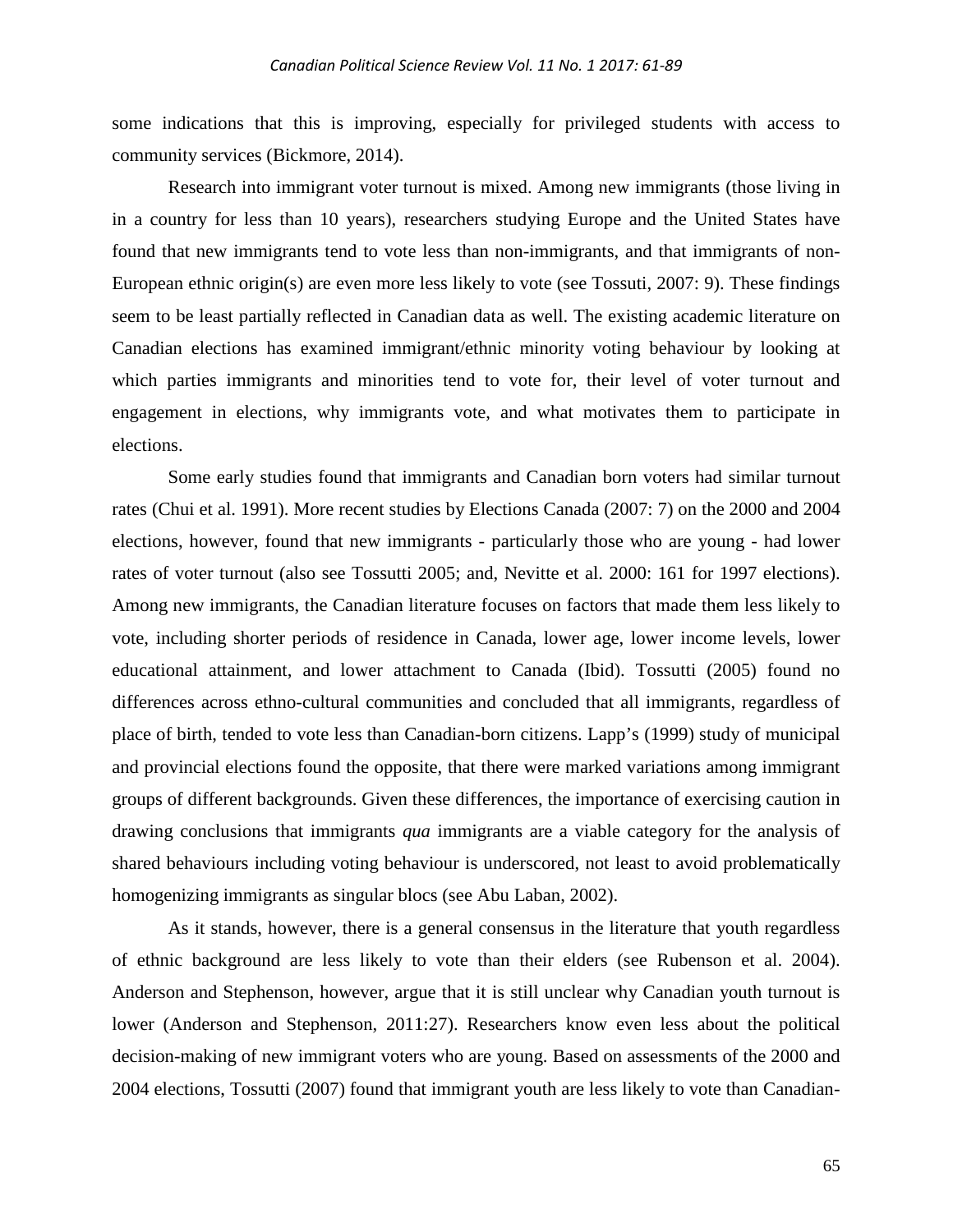born youth. She adds that there can be great variation in political apathy or low voter turnout across different ethno-cultural communities (Tossutti, 2007: 19). White's study (2015: 16) notes that immigrants raised in Canada have no discernible differences to voters who were born in Canada, but that new immigrant voters who arrive as adults do carry vestiges of political socialization from outside Canada. To explain low turnout among youth in Canada (see Rubenson et al. 2004: 416–17) and the UK (see Wattenberg, 2003), researchers have argued that youth are less interested and/or informed about politics and tend to consume less news than older generations. Others contend that youth tune out of politics because of information overload in an era of globalized news and online media (O'Neill, 2004:2-5).

Regardless of the reasons for their low voter turnout/participation, Canadian youth who turn voting age, which from 1867 to 1970 was 21, and is now 18 years of age (Gulliver and Harriot, 2015), are nonetheless expected to participate in the country's political life. Participation in formal politics, in particular, such as exercising the right to vote, is treated as both a political and an ethical duty which helps to protect the spirit of democratic life and a vibrant public sphere in Canada. Yet, it is in this context that double standards emerge: on the one hand, low youth participation in Canadian political life is lamented by researchers as a problem for the health of Canada's democratic future and, on the other hand, low political engagement among youth (and, in particular minority youth, as we will see) is reductionistically regarded as an intrinsic feature of their political subjectivity. Age-ism, which denies children the ability to self-govern until they come of age, thus minimizes youth by questioning their agency to make informed decisions. Under these conditions, those under 18 disappear, and those over 18 have few spaces that encourage them to engage in democratic life.

For Guillver and Herriot (2015), one of the main issues that contributes to this doublestandard is how political rights are arbitrarily provided at a certain age, thus keeping those below the cut-off age in a state of liminality and inconsequence:

[H]istorical and contemporary challenges to the minimum voting age demonstrate how the notion of youth as full participants in formal democracy is continually contested. Much of the argument about youth political participation rights are in fact broader disputes on what traits constitute youth subjectivity. If a central tenet of being young is being apolitical, then granting political participation rights would substantially alter the definition of youth (208).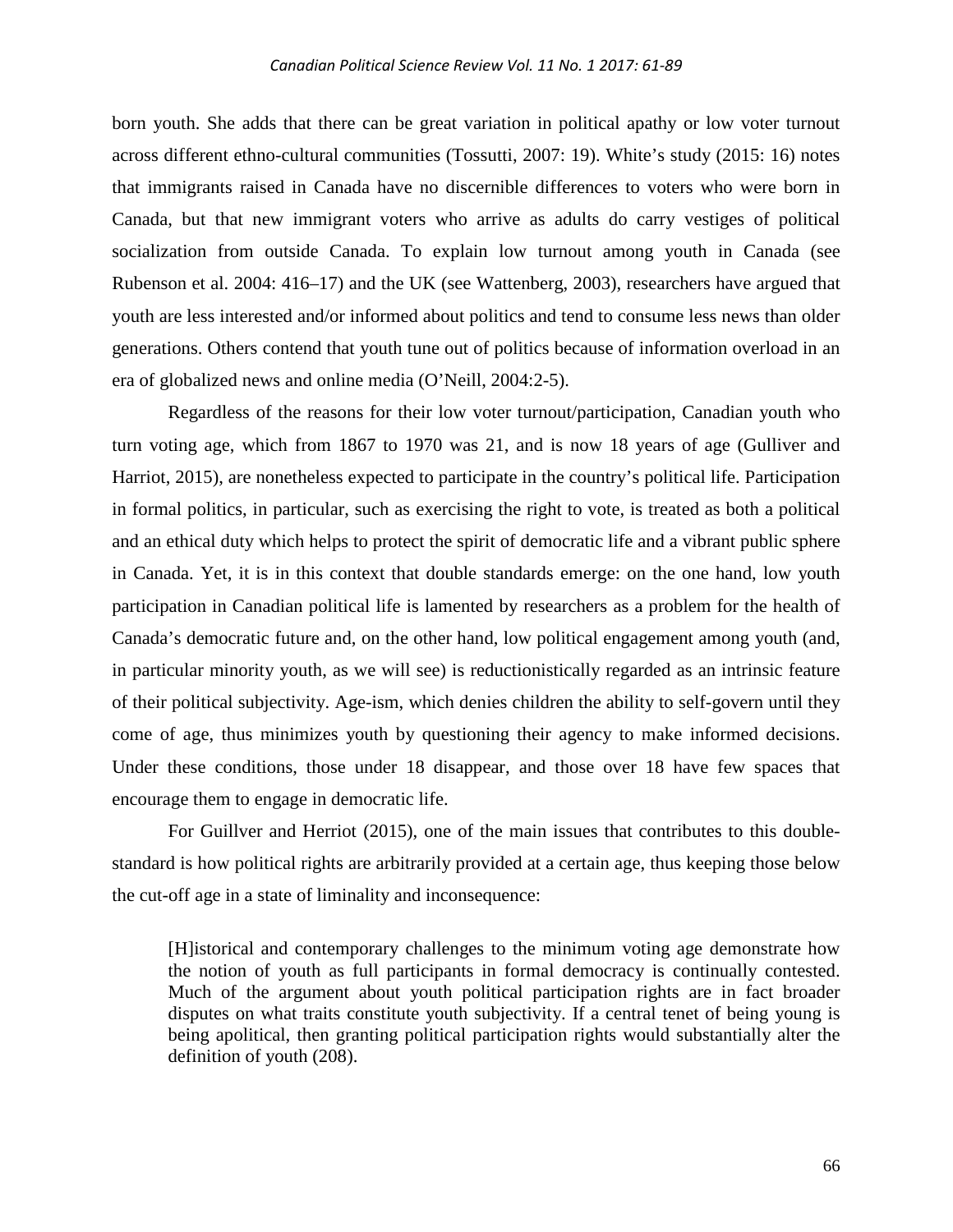In many cases, systematic restraints youth face reduces their confidence in the efficacy of their vote and/or the practice of voting. Using focus groups and a bottom-up study of first time voters in the UK, Henn et al. (2002) argue that youth in general are very much interested in politics and political issues, but remain 'engaged sceptics' because of their lack of faith in the democratic process, their perceived inability to transform political outcomes, or their low opinion about the quality of options in choosing political representatives. This is consistent with other qualitative studies of youth and political participation that have found that youth do not regard politics as speaking to their interests, and as a consequence, politics has less meaning for them (Bhavnani 1994). It is qualitative analysis that adds critical insight to the nuances of youth political perceptions that would be otherwise inaccessible. As Henn et al. (2002) argue, quantitative studies that solely examine cross comparative data based on attitudinal surveys or voter turnout will fail to capture the nuance of the apparently incontrovertible nature of youth political apathy. A study by Elections Canada in fact asked Canadian youth who did not vote the following question: "It has often been observed that young people are less likely to vote than older people. Why do you think this is?" (Pammett and LeDuc, 2003). Responses tended to fall into two themes: first, the feeling that the political system did not integrate them well; and second, a lack of trust in politics, politicians, and process that leads to apathy (Pammett and LeDuc, 2003).

To be sure, low voter turnout among youth is also caused by the lack of congruency between campaign issues and the lived reality for youth. Many youth also do not feel equipped with the requisite knowledge to make an informed voting decision, which is partly the result of failures within educational institutions (as mentioned above). Youth also face barriers to exercising their vote due to procedural issues, such as where and when the voting is held, how voter cards are acquired for young people moving from residence to residence or region to region (e.g. for work or school), and working in minimum wage jobs (which therefore makes it difficult to miss/leave work) during voting hours. Finally, uninformed youth voters are influenced by candidate popularity and peer pressure (Dudash and Harris 2011; U.S. Census Bureau, 2000).

It should be noted, however, that youth can also become activated by structural impediments standing in the way of their political involvement, and thus do see activities such as voting as a means to change the way the political system operates (Johnson, 2002). Researchers in the American context have found that efficacy - or the perception among young voters of the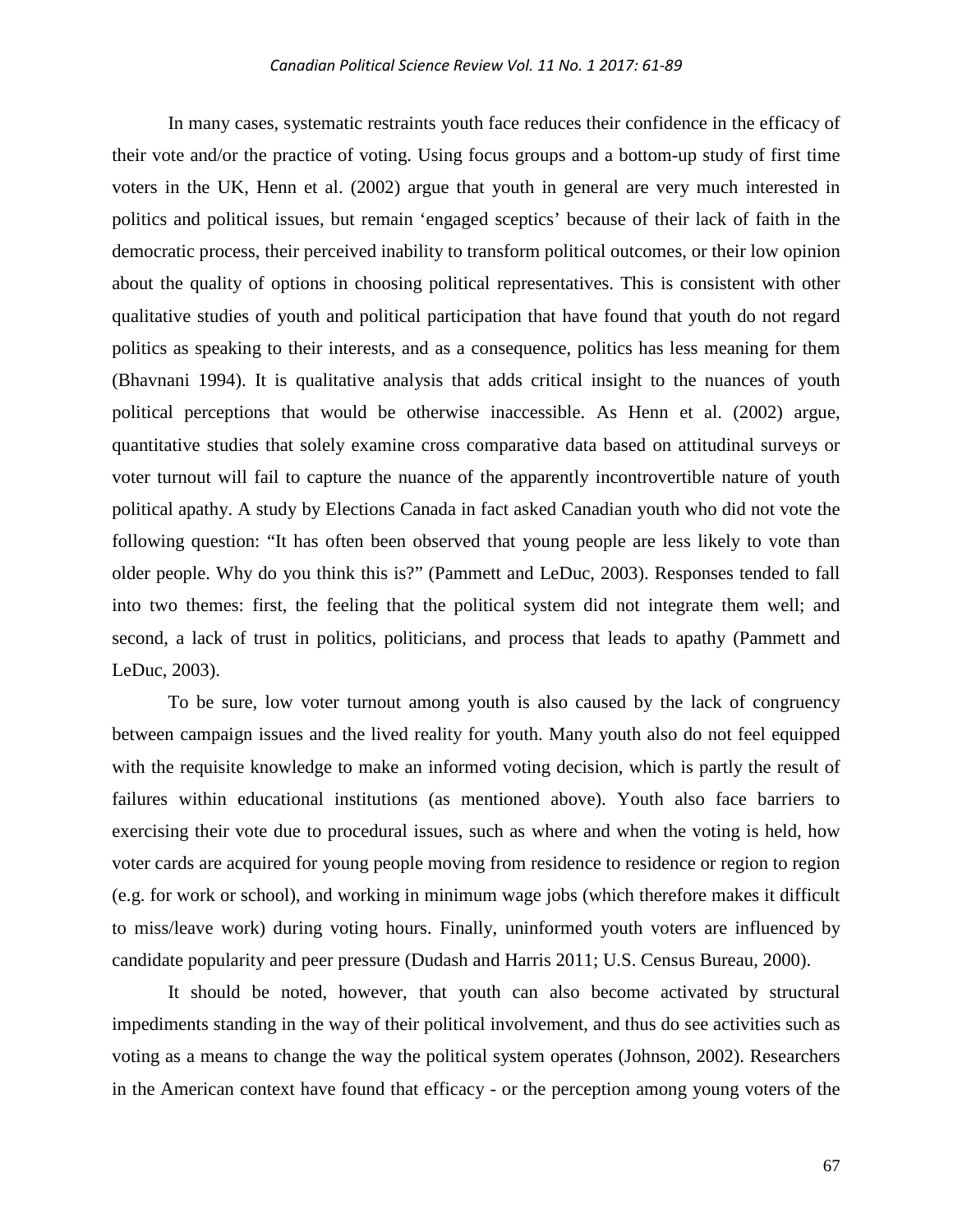effectiveness of particular political actions, such as voting - can shape whether or not youth will vote (Dudash and Harris, 2011). Political socialization - or how youth describe their voting experiences and how they see their relationship with political processes and politics – also shapes their political engagement with such practices (Dudash and Harris, 2011).

Interest in voting among youth in the study by Dudash and Harris (2011), for example, was shaped by a sense of duty, by the perceived importance of expressing one's views on how government should be run, and by a desire to access and mobilize rights. The researchers found that during the 2000 and 2004 US elections, different generations of voters perceived the vote similarly, but responded in divergent ways to their perceptions. Students aged 18 – 30 and people over 30 years of age expressed a similar lack of efficacy in voting (2011). In this context, however, the young people in their study responded mainly with self-interest, whereas older generations focused on community and getting involved. Youth, therefore, had very little faith in the formal political system and turned inward, and this resulted in a lower voter turnout for this demographic and less engagement with them by political representatives. The US Presidential election in 2008, however, adopted a different narrative and raised interest among younger generations of voters, particularly from ethnic and youth communities who saw an opportunity to elect the first African-American president (Ibid.).

#### *Ethnic Minority Youth Voters and the Arab Community in Canada*

The political participation of visible and ethnic minorities in Canada has been understudied and undertheorized, and the same can be said of Canadian Arab voting. The Canadian Arab community is part of what Bilodeau and Kanji (2010: 65) label as the "new immigrant voters" in Canadian elections, referring to non-European Canadian immigrants arriving after the 1960s. Moreover, while the Canadian Arab community boasts deep roots in the Prairies and Maritimes, dating back to the early 1900s, the majority of the Arab community has only lived in Canada since the 2000s. The Arab community is, therefore, a relatively young immigrant community, although it is now one of the fastest growing ethnic minority groups coming to Canada. In 2010, immigrants from Arab countries collectively accounted for 12.4% of total migration to Canada, second only to the Philippines (13%), and ahead of China and India (10% each) (CAI, 2013). The 2016 Census found that Arabic language usage in homes has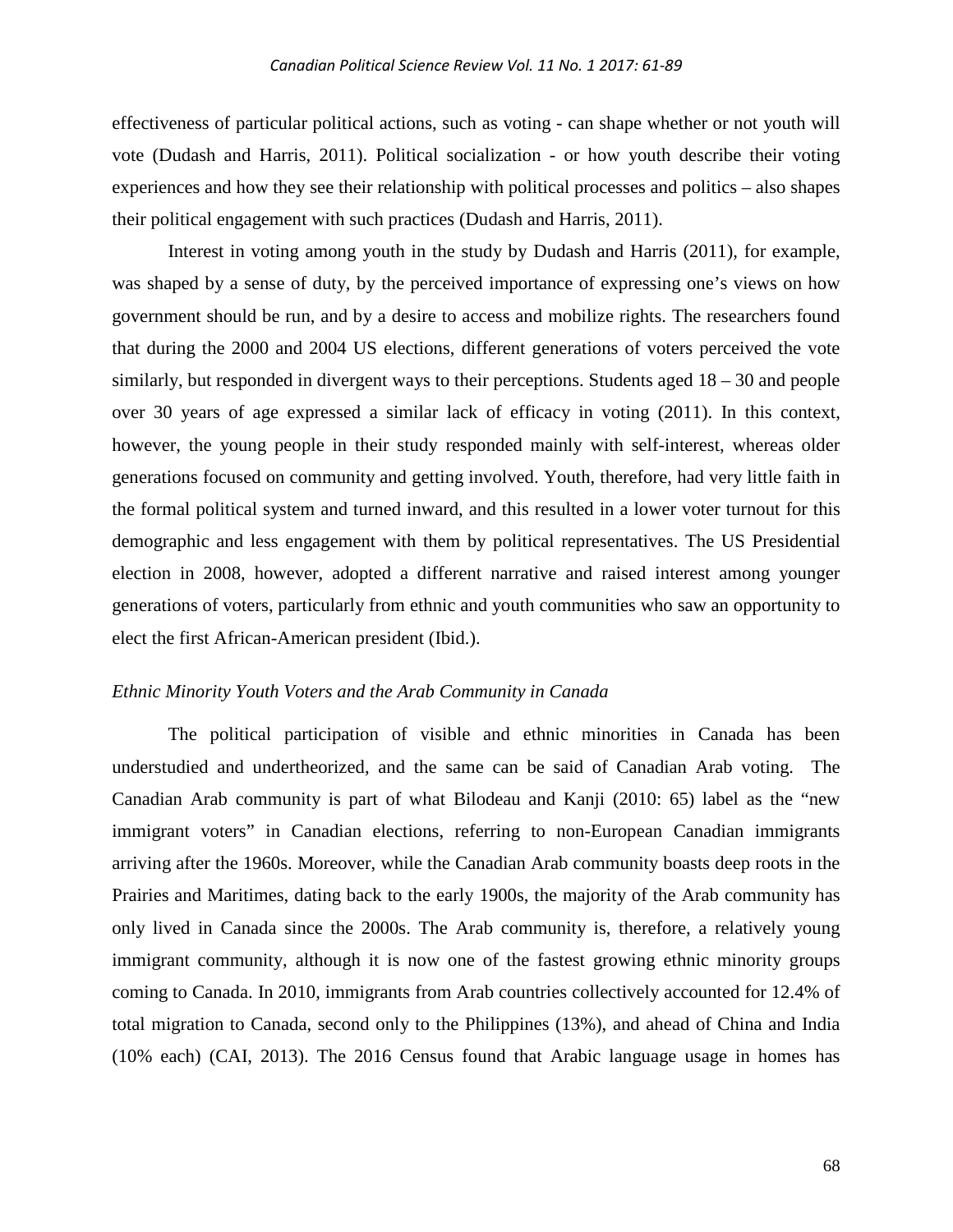increased 30% since the 2011 Census, second only in growth to the Tagalog (Filipino) language (Press, 2017).

The Canadian Arab community has only recently shown a latent desire to become a more influential community in Canadian political life. This may soon change, however, due to a higher number of Canadian immigrants coming from source countries in the Arab region undergoing active transition and transformation and, perhaps more importantly, because many political issues in Canada seem to have a direct or indirect impact on the sense of belonging Arab Canadians possess in Canada. Many believe that this raises the stakes for them if they decide not to exercise their right to vote.

Recent studies have, indeed, problematized the assertion that ethnic minorities and immigrants are less active voters. Bevelander and Pendakur (2009) suggest that ethnicity has very little to do with explaining voting behaviour when compared to demographic factors and social capital. Similar studies purport that ethnicity has no impact on voting behaviour (see Jedwab 2006). Conversely, Rubenson et al. (2004: 412) found that in the 2000 election, recent immigrants were more likely to vote than immigrants who had been in the country longer and more than citizens born in Canada (see also Anderson and Black, 2008: 56–57). In some cases, Black (2011) found that the political participation rates of immigrant Canadians exceeded that of other Canadians. Hence, the view that new immigrants are apathetic about politics does not bear out as voter turnout among them appears to be strong, or at least on the rise.

Less frequently addressed in this literature are the structural and institutional impediments imposed on ethnic minority and immigrant youth voters which shape their ability to be politically engaged. These factors include societal assumptions and prejudices towards such young people, first, as minorities, and, second, as youth. Age-ist and childist attitudes (discussed above) result in children and young people being seen as possessions until they come of age; at which point, for Arab youth as well as other minorities, their minimization in the public sphere often becomes justified further (or first) by other –isms, including racism (Young-Bruehl, 2012). Widespread racism, xenophobia, and Islamophobia have a profound impact upon the ability of ethnic minority youth in Canada to enact change through their vote. Hence, ethnic minority youth are effectively 'semi-citizens' in Canadian society and are rarely celebrated for their contributions (Cohen 2009; Gulliver and Herriot 2015).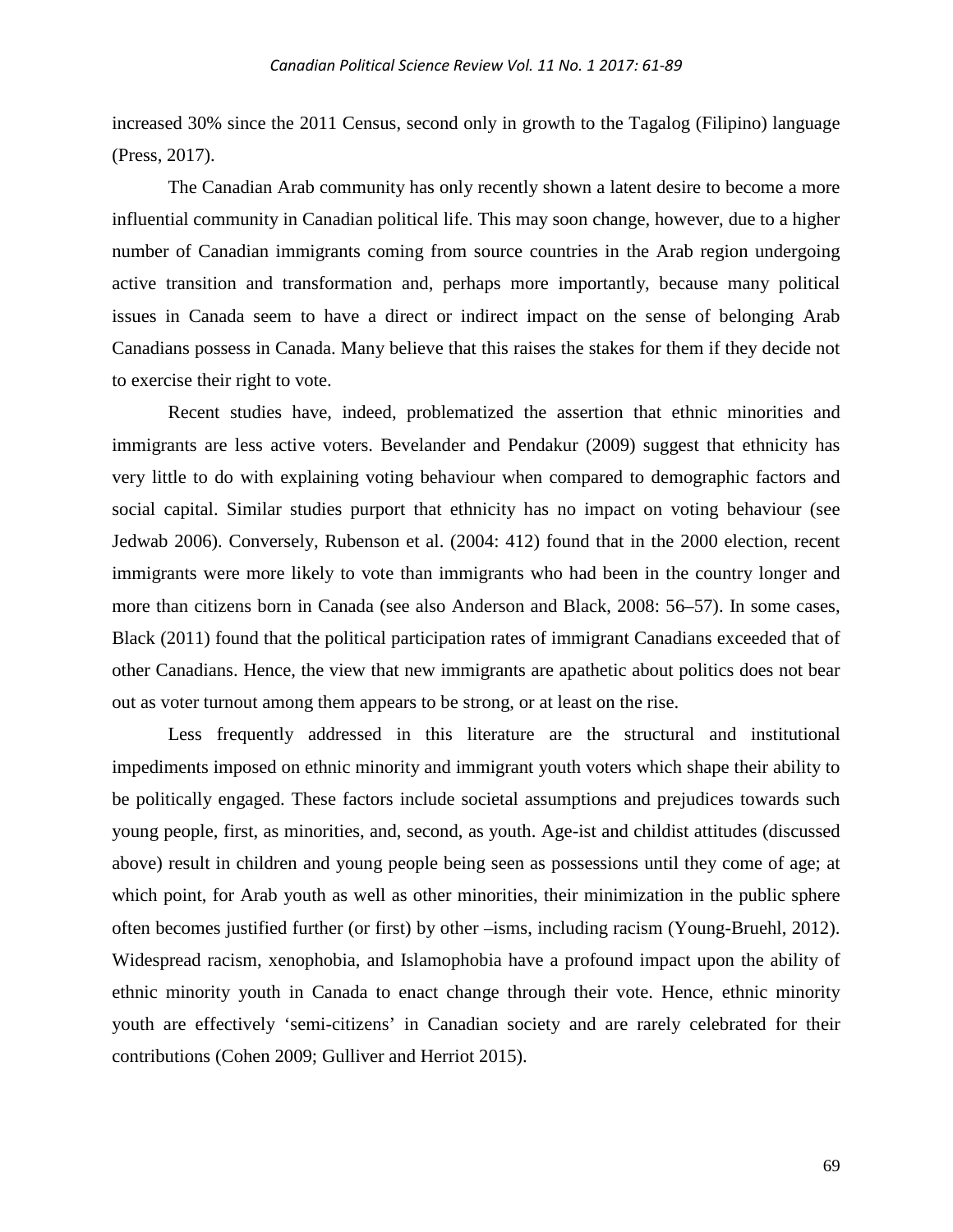Indeed, racism and racialization are not confined to the micro-level thoughts and behaviours of individuals, but are central to the status quo maintenance of many political, legal, economic, and social institutional systems (Parker and Lynn, 2012). Ethnic minority youth in Canada (and elsewhere) have impeded access to procedural (e.g. due process) and substantive rights (civil and human) and continue to struggle against the oppression of existing social, political and legal power structures. Core areas of concern for these communities include segregation, ghettoization (e.g. on First Nations reservations), confronting gentrification in their communities, transforming immigration law and the ways that immigration cases are adjudicated, changing how language is regulated, expanding equal opportunity and equity in education, and increasing working conditions and workers' rights (Parker and Lynn, 2002).

Finally, whereas many ethnic minority adults realize the importance of political engagement for their own survival and community advancement often through trial and error, many minority youth face unique challenges arriving at these realizations early on or before election campaigns, or making connections regarding the impact of past campaign effects (Anderson and Stephenson, 2011). In particular, recent campaigns in Canada mobilizing racialized views of society, such as differentiating "Arab-ness" or Islamic self-expression from a constructed Canadian norm, essentially take aim at ethnic minority youth such as Canadian Arab youth. Mix these conditions with youths' frequent lack of familiarity with democratic processes (given, for example, homeland authoritarian reference points) and ethnic youth enfranchisement becomes limited in a concrete sense.

# **Contextualizing the 2015 Canadian Federal Election: Open and Hidden Sub-texts of Racism and Islamophobia Capitalized Upon during the Campaign**

The Stephen Harper-led Conservatives advanced a number of policy measures aimed at curbing terrorism and domestic political violence against state and society, and championed secularism, but often in a vein and with a discourse that seemed to target and single out the religion of Islam in the process. During their last term in office, the Conservatives passed a law that allowed the government to unilaterally revoke Canadian citizenship, without any independent review, from people convicted of crimes of terrorism, espionage, and treason when they are born outside of Canada and/or hold citizenship in another country. This bill (Bill C-24 - *[Strengthening Canadian](http://lois-laws.justice.gc.ca/eng/AnnualStatutes/2014_22/page-1.html)  [Citizenship Act](http://lois-laws.justice.gc.ca/eng/AnnualStatutes/2014_22/page-1.html)*) was made law in June 2014 and came into effect on May 29, 2015. Critics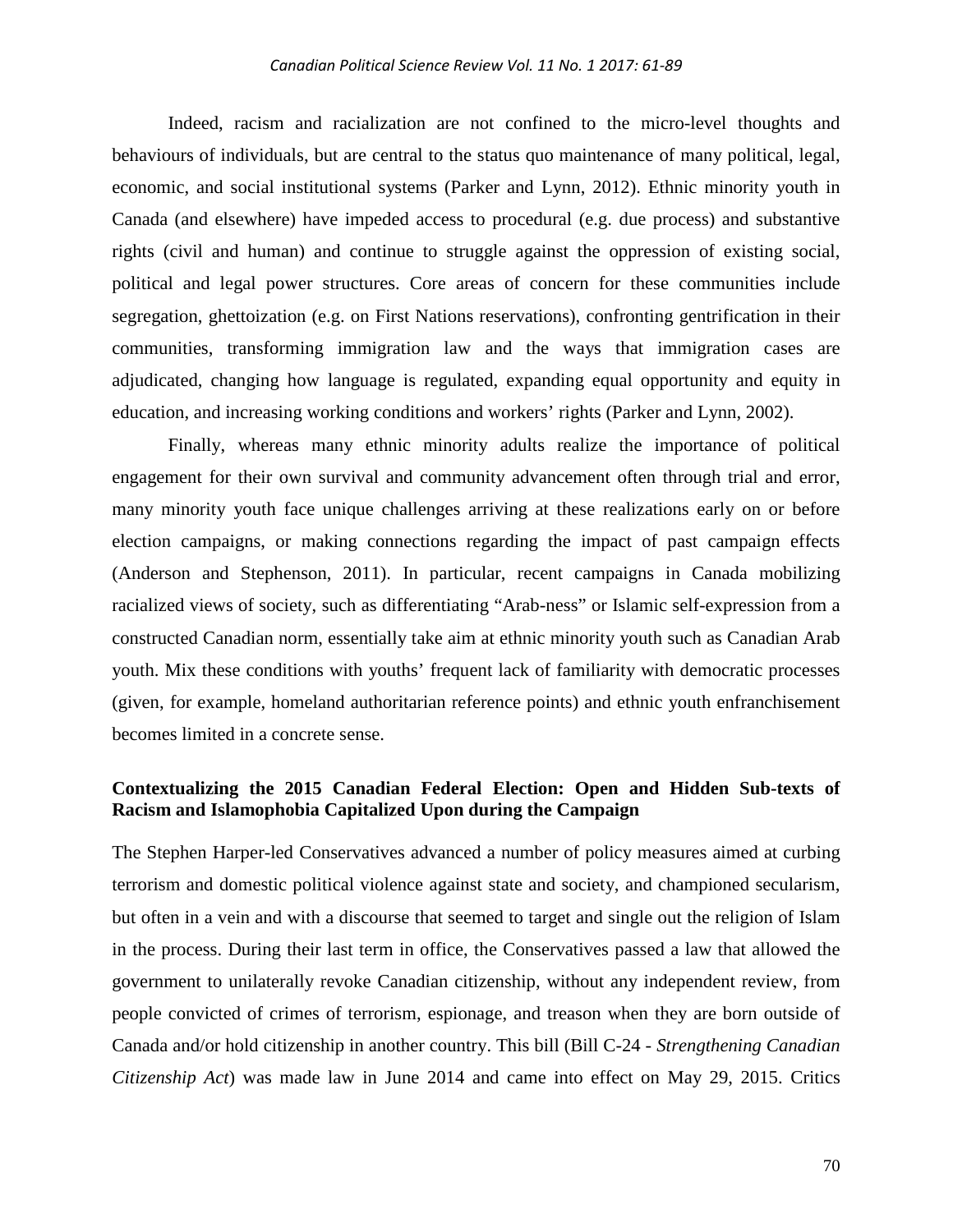argued that Bill C-24 effectively created two tiers of citizens: those who, because they were born in Canada, were protected from deportation and exile, and those who could not enjoy such protections because they were born outside of Canada and/or held dual citizenship (Dicks, 2015; Thompson, 2014). The critical issue is that Arabs and Muslims are often immigrants and are more likely to be convicted of terrorism-related offenses compared to people of other races, nationalities, and religions (Kutty 2015). Moreover, Bill C-51, the *Anti-Terrorism Act* (ATA), was enacted on June 18, 2015 and expanded the mandate and power of the Canadian Security Intelligence Service (CSIS) in areas such as intelligence gathering and targeting and undermining potential plots, a role traditionally held by the Royal Canadian Mounted Police (RCMP). The ATA also criminalized the use and dissemination of information considered terrorist propaganda. So, broadly defined, it criminalized the promotion of terrorism, which could include the prosecution of sympathizers of militancy, and lowered the legal requirements necessary for CSIS surveillance from 'will carry out' an act of political violence to 'may commit' such an act. The final provision therefore widened the arrest rate, but not necessarily the conviction rate (a problem currently plaguing the UK's Prevent system - see Dodd, 2016).

Four months before the 2015 federal election, also on June 18 2015, the Canadian Parliament passed the *[Zero Tolerance for Barbaric Cultural Practices Act](https://openparliament.ca/bills/41-2/S-7/)*. This law banned practices that were already considered illegal under the Canadian Criminal Code such as forced marriages, so-called 'honour' killings, and polygamy. Given the rhetoric that built support for the Bill and the discourse surrounding its passage through the House of Commons, many observers noted that the Act was meant to be anti-Sharia in form, intent, and effect (Kutty 2015). This law provided the legitimacy for another controversial measure proposed by the Harper Conservatives during the election, a "barbaric cultural practices" telephone hotline that would allow people to report to the police any suspected practice deemed an offense under the new law. This measure was code for the allusion that the hotline would increase prosecution of barbaric practises ostensibly arising from the Muslim community.

On June 19, 2015, a day after the passage of the *[Zero Tolerance for Barbaric Cultural](https://openparliament.ca/bills/41-2/S-7/)  [Practices Act](https://openparliament.ca/bills/41-2/S-7/)*, the Conservative Government tabled another bill called the *[Oath of Citizenship](http://news.gc.ca/web/article-en.do?nid=989459)  [Act](http://news.gc.ca/web/article-en.do?nid=989459)*. The Bill mandated that applicants for Canadian citizenship must reveal their faces during the citizenship oath ceremony. This federal motion was advanced a few days after Bill 62 – the *Religious Neutrality Bill* was introduced in Quebec. This latter bill sought a ban on religious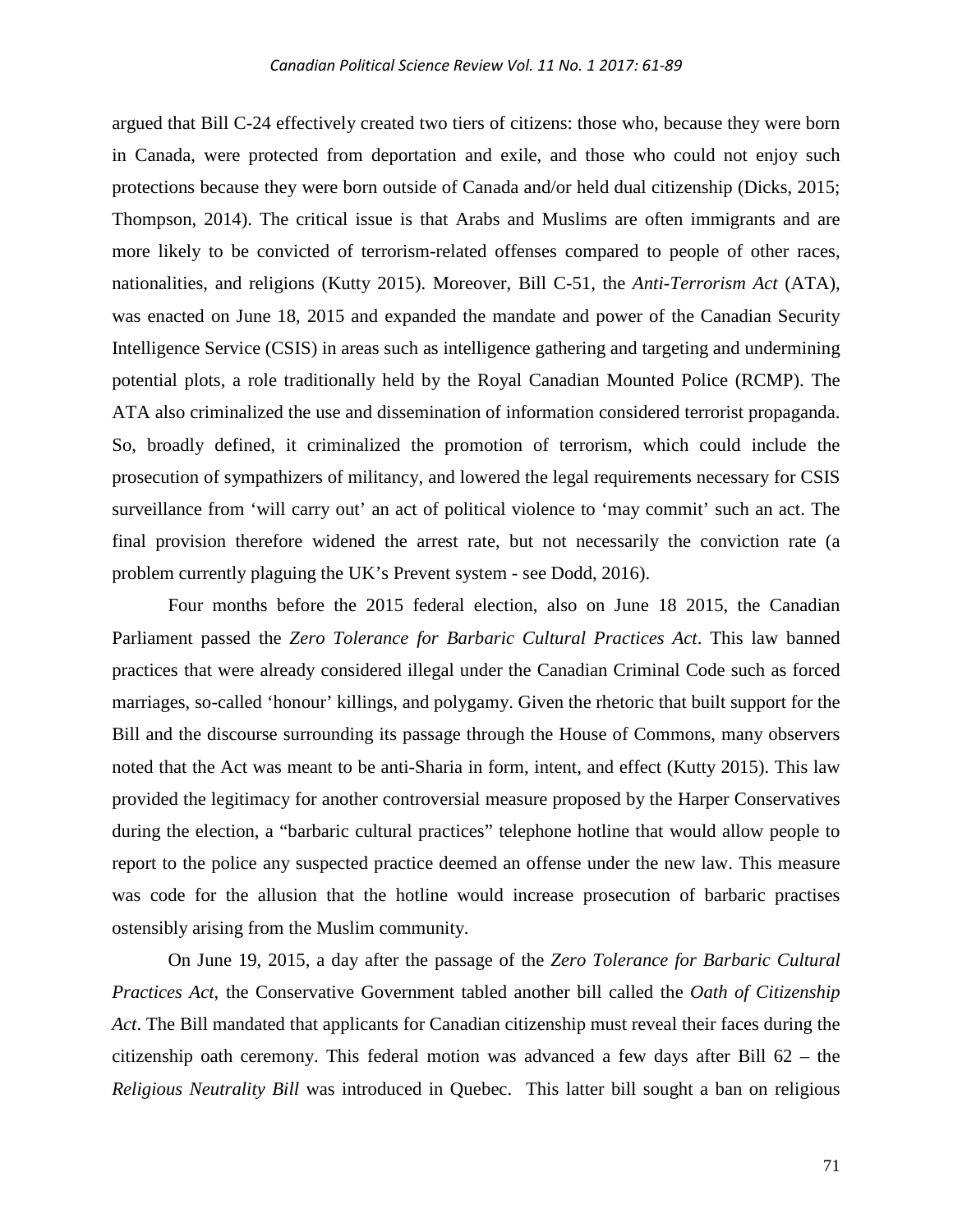face-coverings for all public servants and citizens who wanted to access government services in the province of Quebec. The *Oath of Citizenship Act* was seen by many as an attempt to stultify a recent Federal Court of Canada ruling that made it unlawful for the Government to force a citizen to remove her face veil when taking the oath of citizenship. Many within the Arab and Muslim community felt that the federal and provincial policies were explicitly targeting Muslim women wearing the niqab.

It is in this highly-charged and controversial political context that Canadian Arab youth felt that the 2015 election was existential for them. The campaign had been built on threat perceptions based on markers of ethno-cultural identity, mistrust, Islamophobia, and on the questioning of some Canadians' rights to enjoy the core values and principles of the *Canadian Charter of Rights and Freedoms*. Arab youth became widely politicized and felt that their vote was critical for the maintenance of Canadian values favoring social justice. We discuss these dynamics in turn.

#### **Methodology: Focus Groups**

In determining and explaining Canadian Arab youth voter turnout in the 2015 federal election, we conducted select focus groups in major Canadian cities to get more qualitative data on our findings. Focus groups were recruited using Facebook and other social media platforms. We did not advertise the theme of our discussions in order to avoid selection bias of those who are politically engaged. Instead, we advertised the meetings as dinners supporting research-based discussions. To incentivize participants and ensure attendees, we offered dinner and raffled prizes comprised of gift cards to popular retailers. The specific topic was revealed while we gathered participant consent at the start of the discussions. Focus groups were comprised of approximately 8 to 10 youth at a time and a total of 70 participated. Thirty-eight participants were women and 32 participants were men. All focus group attendees were between the ages of 18 and 29 years of age. We were not permitted to find out more demographic information due to constraints imposed by the University of Waterloo's Office for Research Ethics. Census data and the secondary literature confirm that most Canadian Arab youth come from middle-class backgrounds<sup>[2](#page-27-1)</sup> and, compared to the general Canadian population, are more likely to complete a bachelor's degree or higher. $3$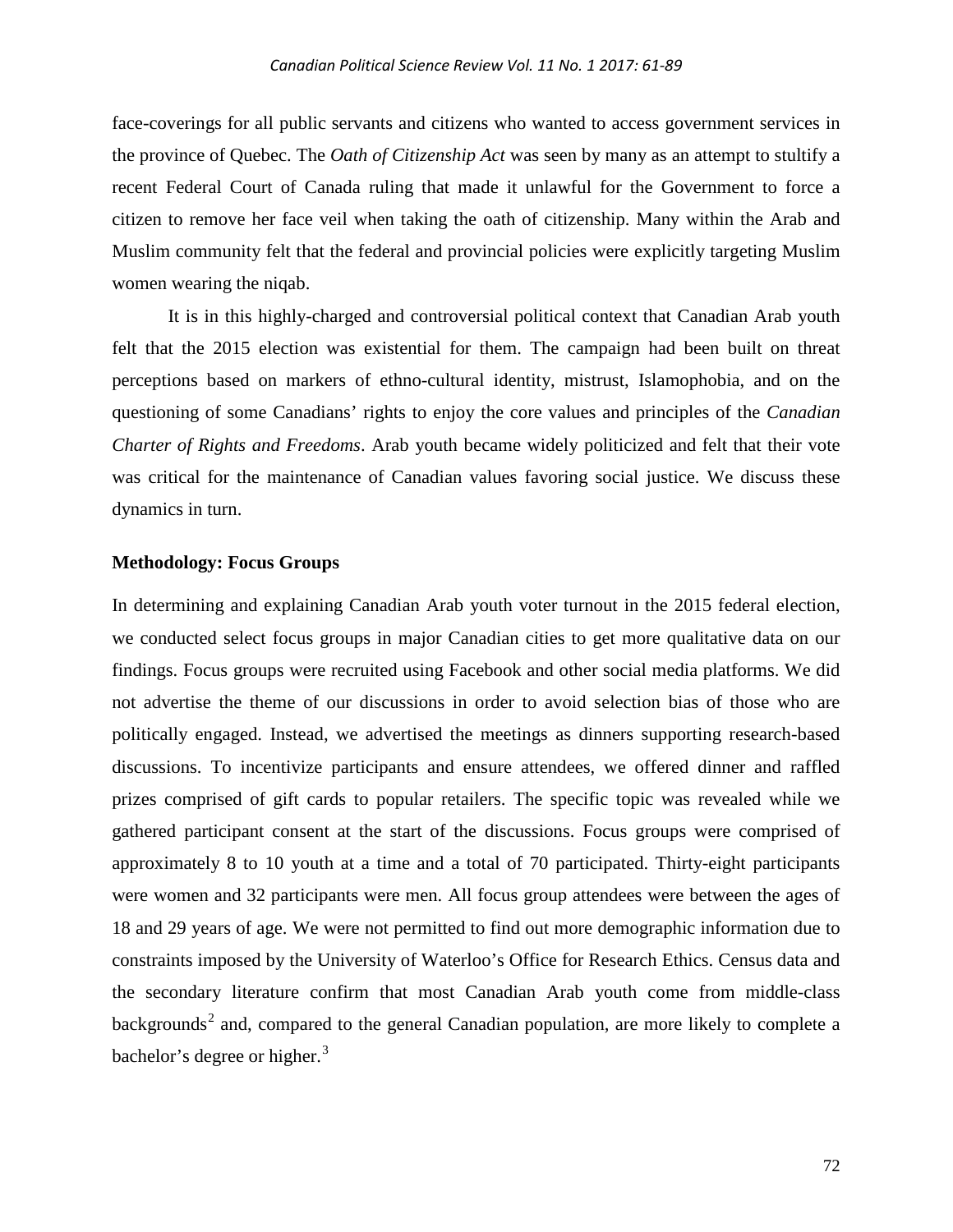The focus groups were held in Kitchener-Waterloo and Hamilton, two cities in southern Ontario. According to the 2016 Census, the Kitchener-Waterloo area has a combined population of more than 523,894 people (Statistics Canada, 2016b), as well as two universities and a college that attract students from across southern Ontario. Within Kitchener-Waterloo, 6,560 individuals reported that Arabic was a language spoken in the home (which is 1.3% of the total population). This proportion of Arab residents is also reflective of the national average. Canada's population in 2016 was 35 million, with 486,530 (at 1.4%) reporting Arabic as a language spoken in the home. Kitchener-Waterloo residents identify their ethnic ancestry from across the 22 Arab states, but with slightly less North African Arabs, who tend to settle in Quebec. The Kitchener-Waterloo area has both Muslim and Christian Arab communities, as evidenced by the presence of a number of mosques and churches serving the Arab communities.<sup>[4](#page-27-3)</sup>

The 2016 Census reported that 6,295 Hamilton residents spoke Arabic at home (1% of the population). According to the 2011 National Household Survey, there were 7,075 people of Arab descent in Hamilton, out of a total population of 536,719. Most members of this community are of Middle Eastern descent, with Iraq, Lebanon and Egypt being the top three countries of origin (Dajani, 2014b). Canadian Arabs accounted for 8.7% of the visible minority population in Hamilton, after South Asians (21.5%), Chinese (10.6%), Black (20.1%), Filipino (9%) and Latin Americans (9.2%) (StatisticsCanada 2016c). Similar to the Kitchener-Waterloo area, Muslim and Christian Arab communities are well represented in Hamilton. [5](#page-27-4)

Our focus groups lasted approximately an hour to an hour and a half for each group. Our questions were designed to uncover potential motivations for voting in the 2015 federal elections. The literature suggests that youth are unlikely to vote because they do not feel elections are a meaningful process that matter to them personally. Hence, our first question was: Canada voted in a federal election in October 2015. What issues were most important to you? Since the literature on voting behaviour tends to focus on identity or ethno-cultural background to explain voting motivations, we sought to discover more about this thesis in the second question: Did your Arab identity shape your views about these election issues? The literature suggests that youth voters are less interested in formal politics like voting, but are politically engaged in other ways, so our third question asked: During the elections, did you do anything to be engaged? Finally, the 2015 election had been seen as a tight race between the three Canadian parties, with last minute voting changes due to strategic voting to remove the incumbent Prime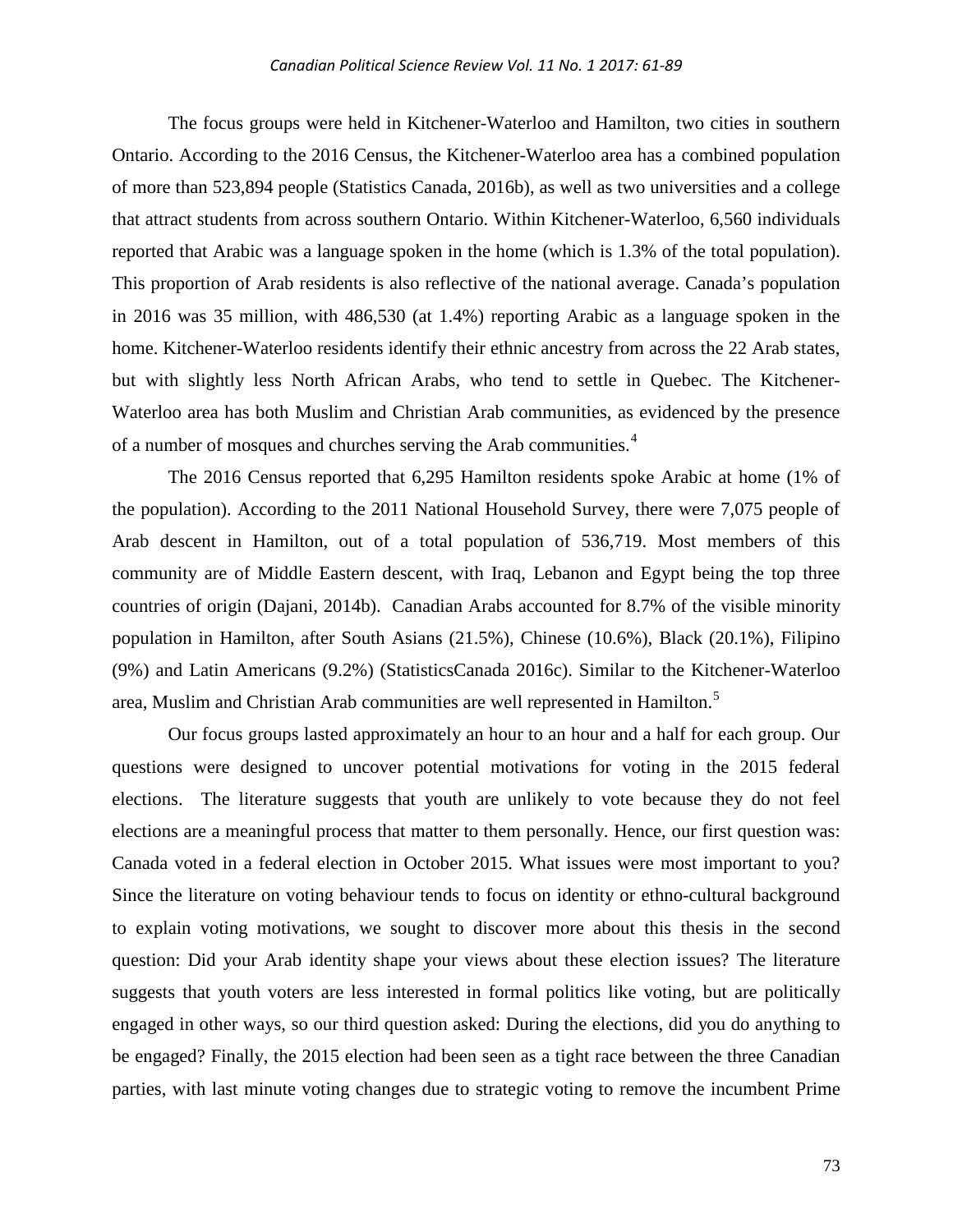Minister Harper (See Pammett and Dornan, 2016). To determine young Canadian Arab perceptions about the political issues before and during the campaign, we asked: Stephen Harper was Prime Minister for ten years. What issues during his tenure were relevant to your generation as Arab-Canadians? Our four questions were as sterile as possible so as to not contain suggestive questions that lead to predictable or partisan answers. At the same time, we could not sustain youth interest if we did not have some focused questions. To standardize the process, we asked the same questions of all 70 youth participants.

#### **Findings**

Several themes emerged from our focus groups. The vast majority of the participants claimed they voted in the 2015 federal election. Youth who indicated they did not vote in the election emphasized that they did not feel informed enough to vote. As focus group administrators, we sensed a mild level of apathy among the youngest and least informed of the youth participants; however, youth over twenty years of age were either open to being persuaded to vote at the time by family members or peers, or felt that not voting was unconscionable given what they saw as the provocative and divisive Conservative platform.

### *Salience of Threat Perceptions*

Beyond debates about voter behaviour or voter turnout of immigrants and youth, a number of studies look at the aspects of campaigns and events that can motivate and energize particular communities and constituencies, such as youth, to participate in elections. Interestingly, Cho, Gimpel, and Wu (2006) illustrate how communities that feel politically threatened can sometimes have higher levels of political engagement. When communities feel threatened, ingroup identities and solidarity can strengthen, motivating them to be more politically engaged (see Gump and Kulik 1997; Lowenstein et al. 2001). Consequently, political mobilization is a direct response to the degree of threat and discrimination that a group experiences. In the United States, Suleiman (2006) found that Arab Americans have lower political participation and voting compared to other ethnic groups, and tend to focus on their work, personal lives, family, and religious matters. What was found in this study, however, is that when their interests are threatened, Arab Americans tend to mobilize and engage in politics (Suleiman 2006). Arab Americans are not particularly unique in this regard, and the broader literature on voting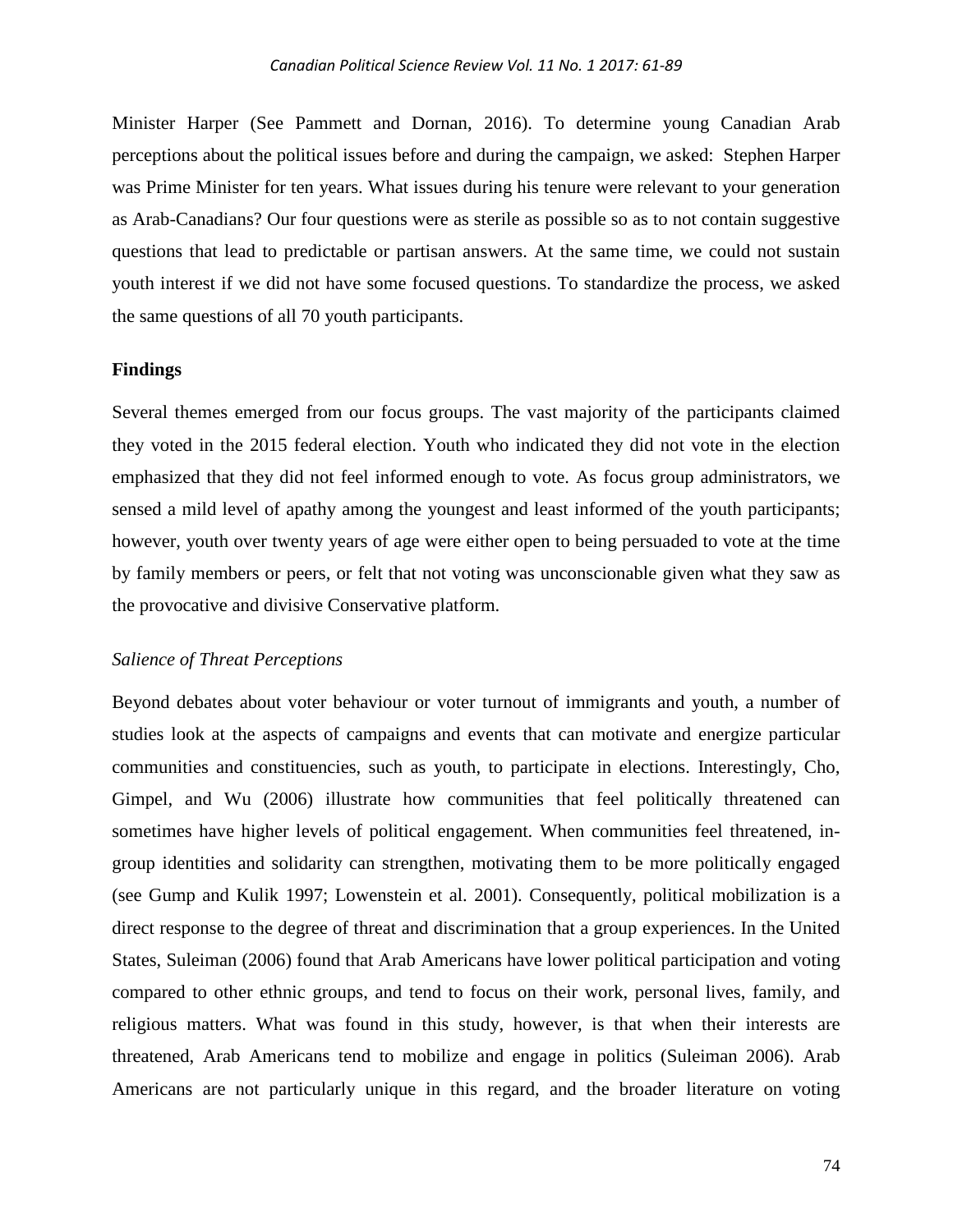recognizes that voters generally tend to be uninformed and pay less attention to issues than one would expect (see Blais et al. 2009: 256).

The first finding from our study indicates that Arab youth voting behaviour was shaped by visceral and political perceptions of threat. Many participants alluded to the key issue that captured their attention: a sense that their citizenship was being threatened by the Conservative Party's existing and proposed policies, and the perception that if the Conservative Party was to win the 2015 federal election, their lives would be negatively affected. To our surprise, many of the youth were highly engaged with the public debate over the meanings of Canadian citizenship in light of the various bills promoted by the Harper government before and during the election campaign. This sentiment was succinctly captured by one focus group participant who said that the 2015 election centered around differentiating what and who is truly Canadian, and about debating whether a 'real Canadian' has a particular personality or culture. This individual argued that people had turned their loyalties towards the Liberal Party because the Liberals said that a Canadian can be anyone: a Canadian "can be a Muslim from Syria, someone from China…It can be anyone." This sentiment was reiterated across different focus groups.

In the minds of many Canadian Arab youth, Bill C-51 (and the ATA) encouraged Islamophobia and, in doing so, racialized and securitized them. Arab youth considered the introduction and passing of Bill C-51 into the ATA as a direct threat to their ability to invoke citizenship rights, provisions, and protections. One attendee captured this sentiment, saying, "[the] most important thing to me [during the election] was [the issue of] Bill C-51" because it was turning Arab youth into second class citizens, adding that because of it, "I scratched out the Conservatives right away." This threat perception undermined the tendency among this youth demographic to be apathetic. As one participant noted: "This year was my first year voting and I think it was because I was so annoyed with that Bill [C51] passing…[I thought that] this guy [PM Harper] cannot sit in office for another year, I need to vote! I think it was also the first time that on Facebook and social media I was so political…I'm usually never political, but [this time] I was posting all these things about Harper versus NDP or Trudeau." Another participant believed that Bill C-51 was a core issue because "I felt it would directly influence the Muslim and Arab community."

One participant helped to further clarify the reasons Arab youth became mobilized in the 2015 election: "I think the biggest thing was the idea of tolerance, the whole Harper office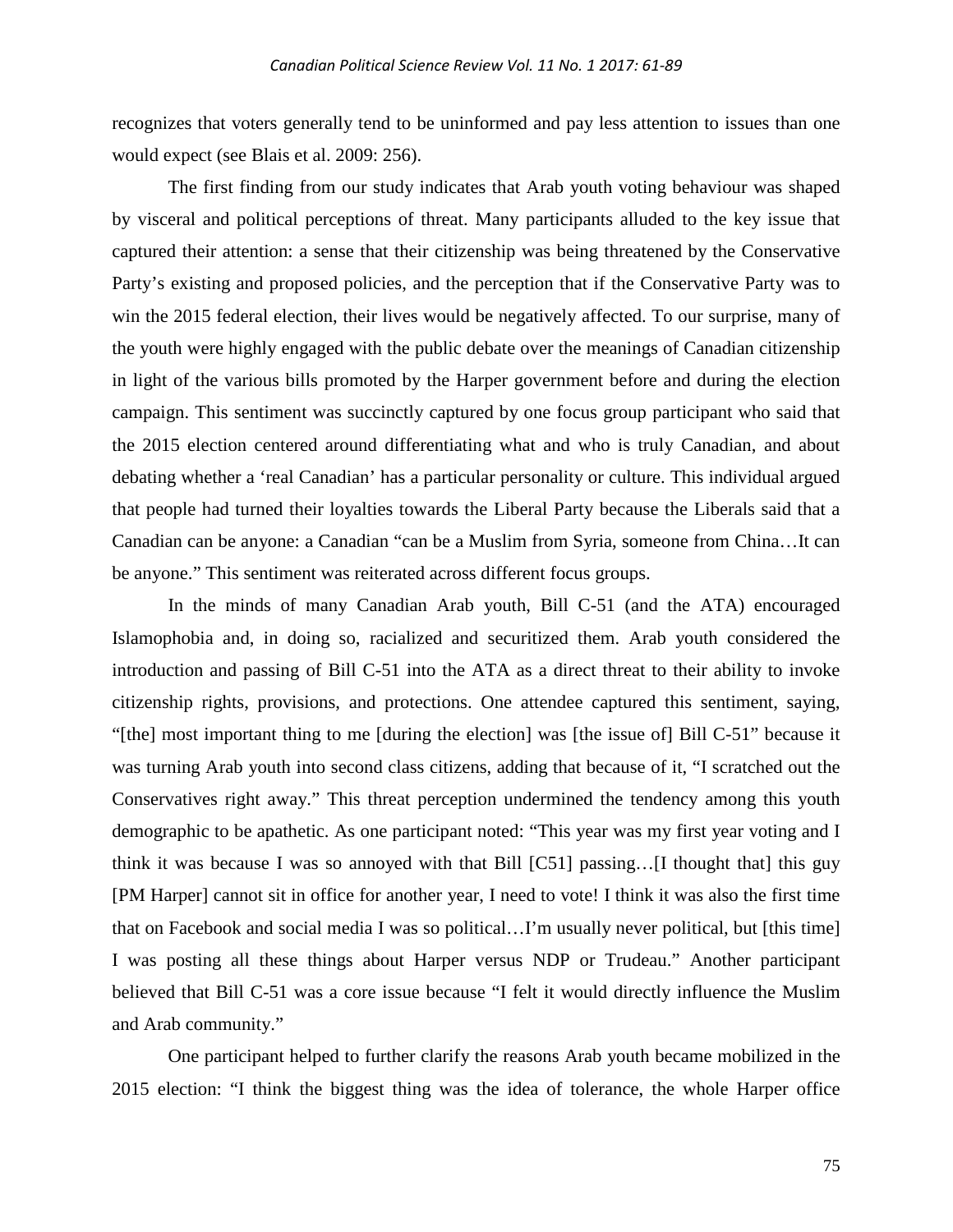seemed to be going in the direction that was a little less tolerant, like a dictatorship in its nature; it's important to have a government that accepts all different groups and doesn't cater to one or the other." Another person perceived a responsibility to blunt the fear created by the Conservative government: "C-51 and all the fear and opportunities [that Prime Minister Harper] gave racists to actually speak against Muslims was scary." Use of 'culture war issues' by the Conservative government and by the Conservative Party during the election caused Arab youth to stringently evaluate Stephen Harper as a candidate for Prime Minister, to reduce their trust in Conservative representatives and the political system under their control, and to be more mobilized by issues (See Pammet and Dornan, 2016).

### *Defending Ethno-Cultural Identity*

Following their prevailing belief that election rhetoric was racializing and securitizing them, Canadian Arab youth felt moved to defend their ethno-cultural identity through their vote. Several studies (Bevelander and Pendakur 2009; Jedwab 2006) found that people are not influenced by their ethno-cultural backgrounds during elections, but our findings challenge these conclusions. Our study found that Arab youth were mobilized to be politically active because they thought that there was a negative salience placed on Arabs as ethnic minorities. One focus group participant, for example, argued that many Arab voters sought to protect their ethnocultural communit(ies) from the racism and prejudice: "I think this election put a spotlight on being Arab…[I felt the] need to do more, to show [the new government] that I want my rights heard." This person noted that controversies about Syrian refugees or the niqab were directly linked to and expanded negative stereotypes about "being Arab."

The apathy that is traditionally reported for ethno-cultural and immigrant communities, especially among those originating from authoritarian political systems, was mitigated among the Canadian Arab youth population during the 2015 election in order to defend people of Arab origin who were perceived to be under direct attack.<sup>[6](#page-27-5)</sup> One focus group attendee said that: "We, as Arabs, I feel, have just discovered how important our vote is, and the importance of our voice and taking part in the election." A different participant affirmed this sentiment, arguing that Arabs generally do not get involved in politics and that the Arab community lacks a critical mass which says: "let's get our voice heard this year." The situation, however, changes when "something happens in the news that really pokes the Arabs or the Muslim community, and then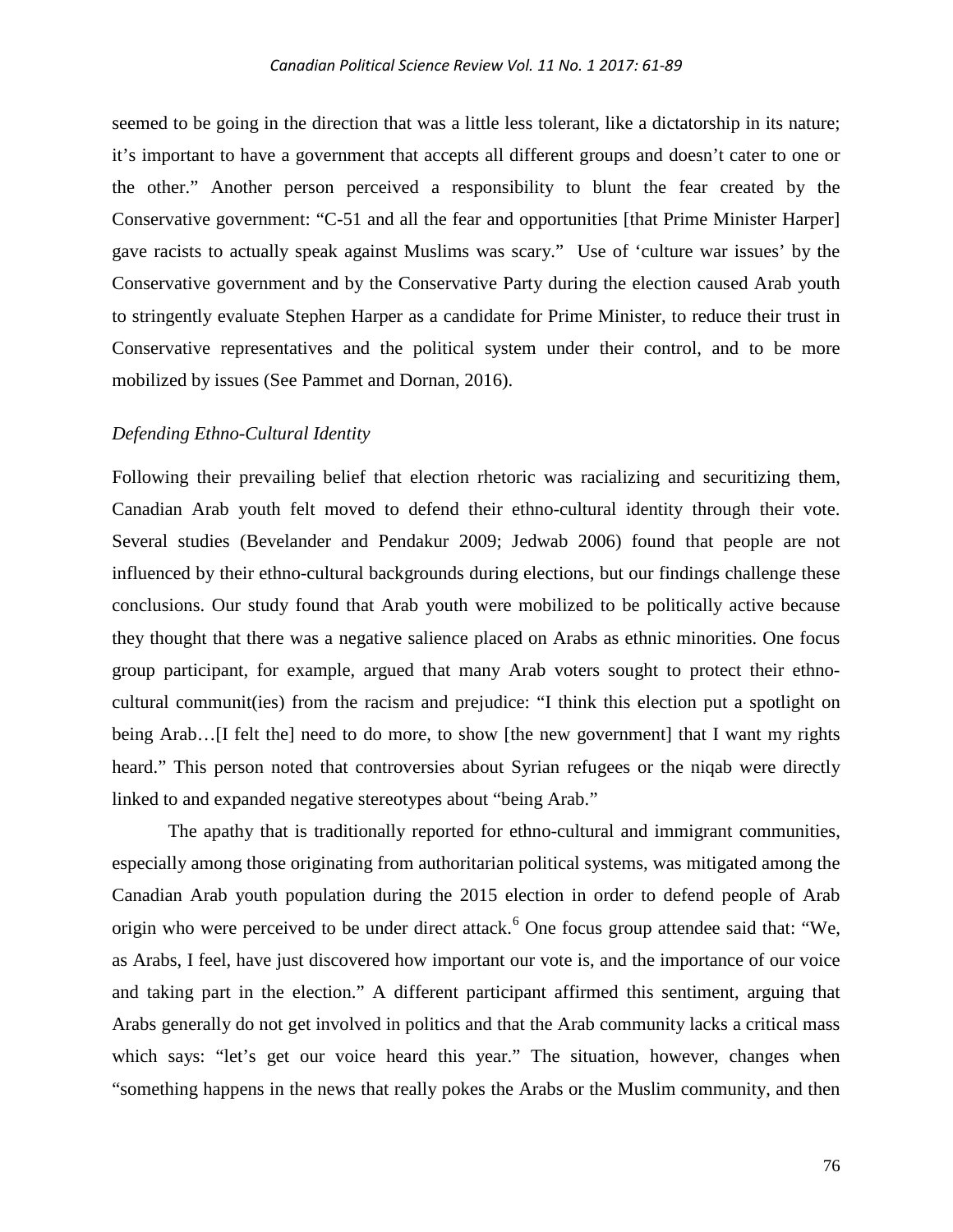they get out there." Canadian Arab youth believed that the 2015 federal election was a unique opportunity for Arabs and Arab youth to make their voices heard: "There was a sense," according to one participant, "that the 2015 elections were different and required Arab youth to get involved in ways they had not before." This person also said that the 2015 Election "was a stepping stone" for young Arabs, and expressed pride that the Arab community was becoming more politically engaged, noting that Arab students are taking an interest in studying political science and volunteering more "for the purpose of getting into government and participating."

Indeed, one of the issues that dominated the election and that had discouraged many new immigrant voters from supporting the Harper government was his use of the phrase "old stock Canadians." The euphemism for white privilege was compared starkly and existentially by ethnic minorities to the New Democratic Party and Liberal Party's emphasis on multiculturalism. The latter party may, in fact, have effectively used Harper comments to re-own the issue of multiculturalism policies that Pierre Elliott Trudeau had famously associated with the Liberal Party with decades ago. Our findings confirm the academic literature that demonstrates the importance of campaigns for voter behaviour (Anderson and Stephenson, 2011). One focus group participant noted that being Arab and non-Caucasian made the struggle over election issues all that more relevant: "[in] having an identity, other than just being white, you care more. If I were…a Caucasian Canadian I think it would be important to welcome everyone just for the greater good, but I probably wouldn't be as passionate." The perception that the 2015 election possessed a politically existential dimension was also shared among many focus group discussants. As one person commented: "The difference in how many Arabs voted in the last election versus this time is not because we all of a sudden care about politics but because I see how harmful and detrimental things can be to me...I'm going to vote to protect myself." We found that Canadian Arab youth's attachment to Canada and their need to protect Canadian values, as they saw them, was also crucial in explaining their interest in the election.

#### *Polarization of Arab Youth Partisanship*

The 2015 Election drove Canadian Arab youth to vote for the Liberal Party, which they perceived as most capable of defeating the Conservative Party. The Liberal Party was valued for the solidarity it seemed to evince for the Arab and Muslim communities. From a Canada-wide survey that we conducted of Canadian Arab youth from 12 major cities  $(n= 973)$  $(n= 973)$  $(n= 973)$ ,<sup>7</sup> we found that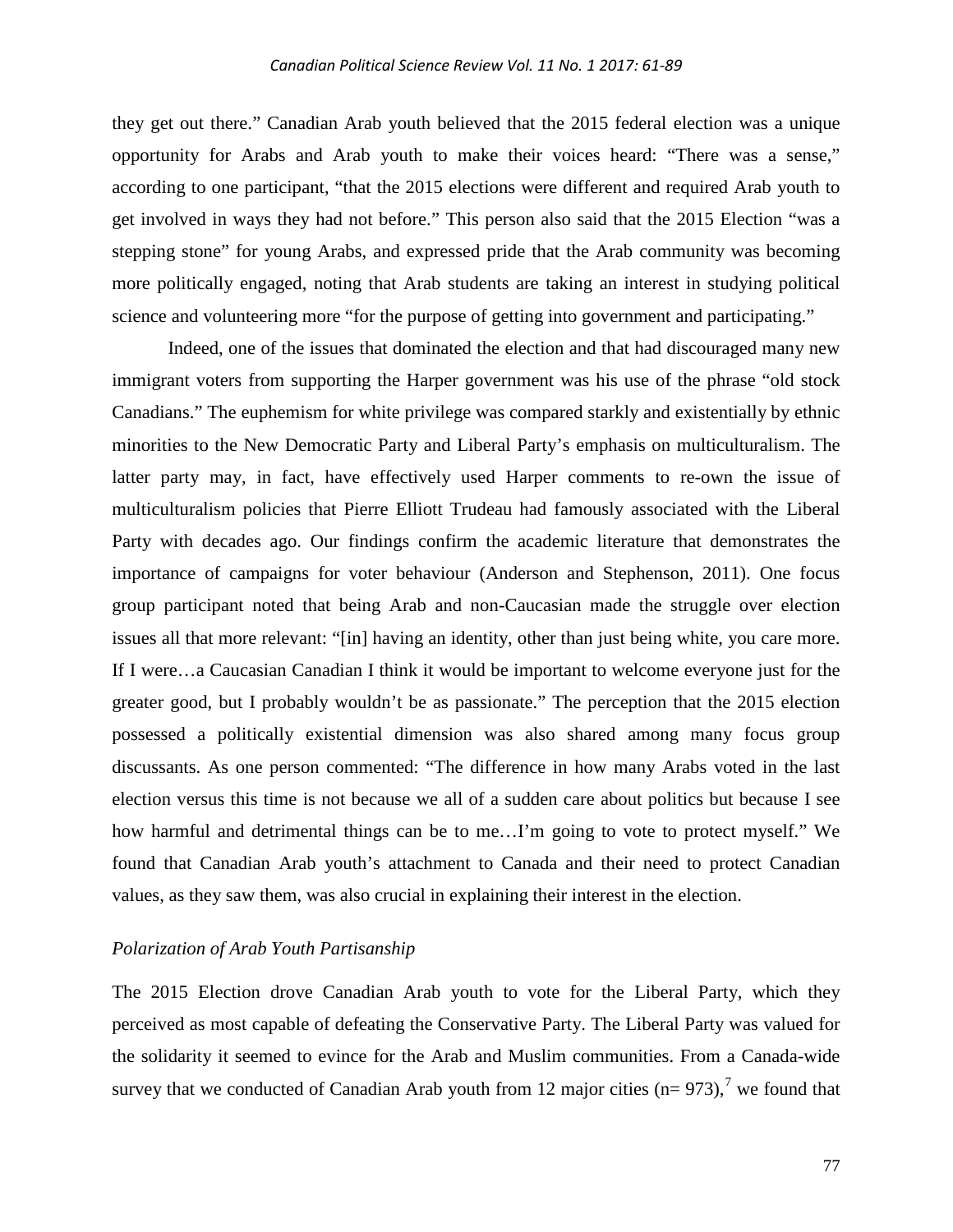77.9% who were eligible to vote did so in the 2015 Election. Among those who identified with a political party, 60.3% voted Liberal, 10.2% voted NDP, 2% voted Green, 0.2% voted Bloc Quebecois, 7.3% voted Other, and 5.6% voted Conservative. Although this strong commitment to the Liberal Party appears to support findings from other studies about immigrant voting patterns (Blais 2005; Bilodeau and Kanji 2010),<sup>[8](#page-27-7)</sup> as we later describe, many Arab youth voted Liberal strategically, despite preferring the NDP platform.

The galvanizing nature of the Conservative platform was discernable during our focus group discussions. Participants highlighted the need to defy the perceived racialization of the campaign: "We were doing anything to get rid of them [Conservative Party]…[the campaign rhetoric was] out of control." This participant added that, as young people of an important ethnic minority in society, Arab youth felt that they had to "do something" more "than just sit on Facebook and complain about it posting statuses…I felt that our main priority was to take Harper out." It appeared, therefore, that Arab youth were polarized in favor of the Liberals and NDP, in direct response to threat perceptions with the goal to oust Prime Minister Harper from office. Many youths said that even though they preferred the NDP's stances, they strategically voted Liberal because they reasoned that the Liberals were more likely than the NDP to win over the Conservatives.

The mistrust and dissatisfaction expressed by Arab youth towards the Harper government during focus group discussions in February and March 2016, 4-5 months *after* the election, was palpable. Despite our sterile question that painted Stephen Harper as neutrally as possible, the young people continued to talk about the negative policies of Harper and their effects on the Arab Canadian community. One participant argued that the ways that Stephen Harper "dealt with national security and issues in the Middle East subjugated us [Arabs] and put us in a marginalized position." Dissatisfaction with the Conservative Party was also driven by perceptions that because of policy decisions and rhetoric, Stephen Harper and Conservative political representatives had marginalized segments of Canadian society. This was not what Arab youth voters were looking for; they wanted a government with an open-mind who embraced "diversity and [spoke with] political correctness." This view was poignantly summarized in the following way:

I felt like [Harper] was very close minded…Anything that had to do with the Middle East, in general…he wouldn't support [Arabs there, or affirm protections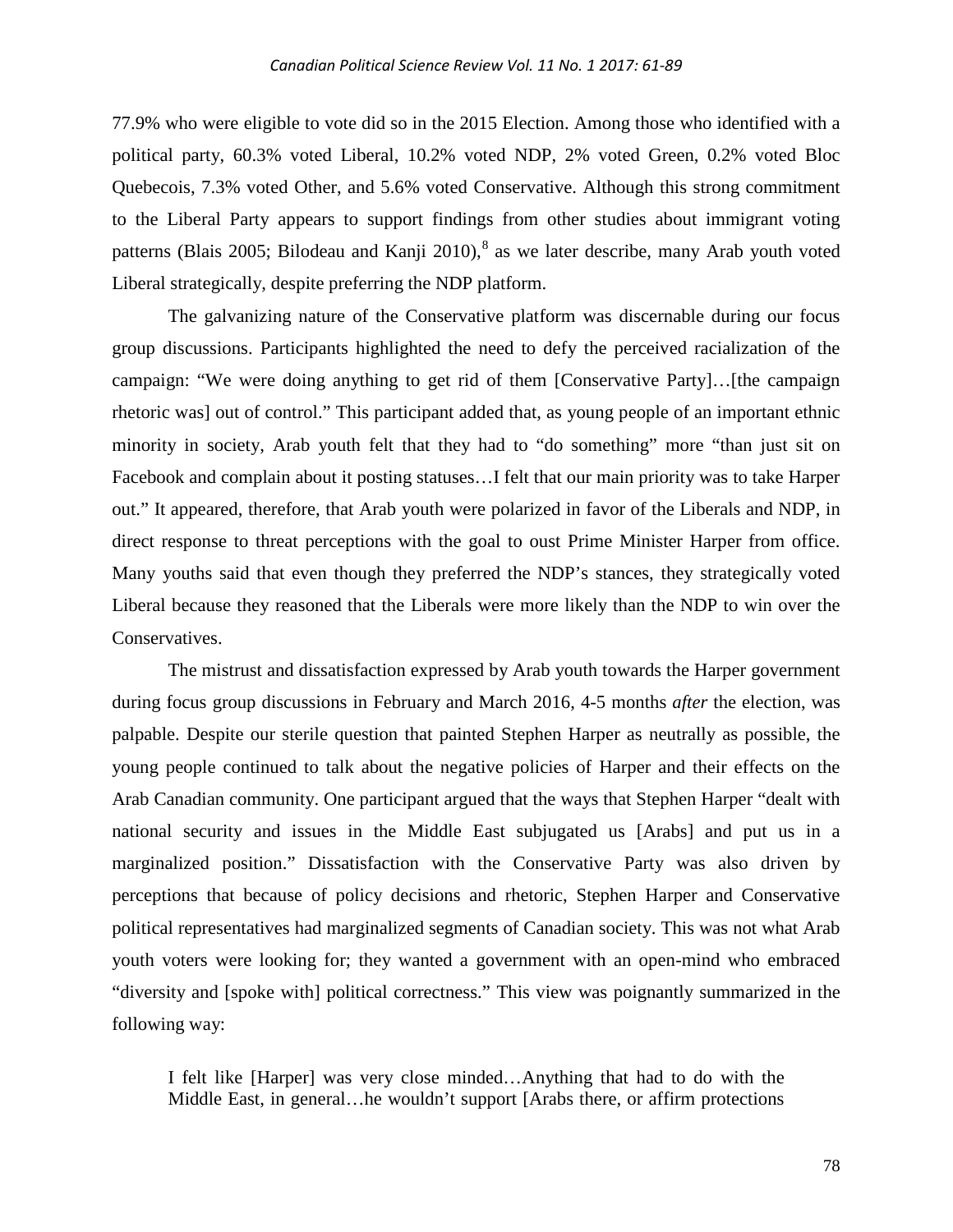for Arabs in Canada by saying that:] 'we have so many Arabs in our country and they need to feel safe.' [Instead,] he just condemned what was going on…in the Middle East…It felt like your own government was against you, whereas now [in 2016] it feels like, if something happens, Trudeau says '[Arabs] are still Canadians, they're still your neighbors, and were raised here.' You feel support. I felt unsupported [with Harper] and like the government was against us.

#### *Islamophobic and Xenophobic Rhetoric and Policies Generate Mistrust Among Youth*

One of the central factors that caused Canadian Arab youth to mistrust the political campaign of the Harper Conservatives was their perceived Islamophobic and xenophobic policies and discourse. Articulated again and again was the sense that the Conservative Party was not willing to embrace diversity and that Stephen Harper was an Islamophobe and xenophobe and, therefore, unfit to lead Canada in all its diversity. Hence, whereas Harper was trying to champion a particular reading of Canadian values by arguing that many foreigners do not abide by such values, Canadian Arab youth argued that Harper's perceived intolerance to differences in cultures and practices among Canadians – in particular Conservative party attempts to paint Arabs and Muslims with a singular broad brush of stereotypes - were antithetical to Canadian values. In fact, for Arab youth, Harper's tenure was not marked by increased security for them, but rather the opposite, by increased fear-mongering of them as ethnic and religious minorities through stark and thinly-veiled Islamophobic language: "[Harper] planted fear in his citizens' hearts. Now people are scared of us."

Arab Canadian youth felt that the Conservative government's divisive policies galvanized the Arab vote against the Conservative Party. According to one participant: "I think a lot of people think that he [PM Harper] wasn't very accepting of a lot of Arabs or Muslims in general. People didn't want that in Canada and wanted a new person leading Canada rather than his one opinion." Another articulated the way that the Conservative Party lost touch with the pulse of the majority of Canadians:

He [Harper] was setting the bar that there is only one correct culture and one correct way of living in Canada…that goes against everything we as Canadians stand for as a diverse community…[such that] each is entitled to their own opinion and freedom of speech and religion. He was taking those basic rights and saying, 'no, you don't have the freedom to wear whatever you want, you don't have the freedom to follow your religion.' He was formulating opinions for others.

This view was further substantiated by the position of another youth: "I feel like he was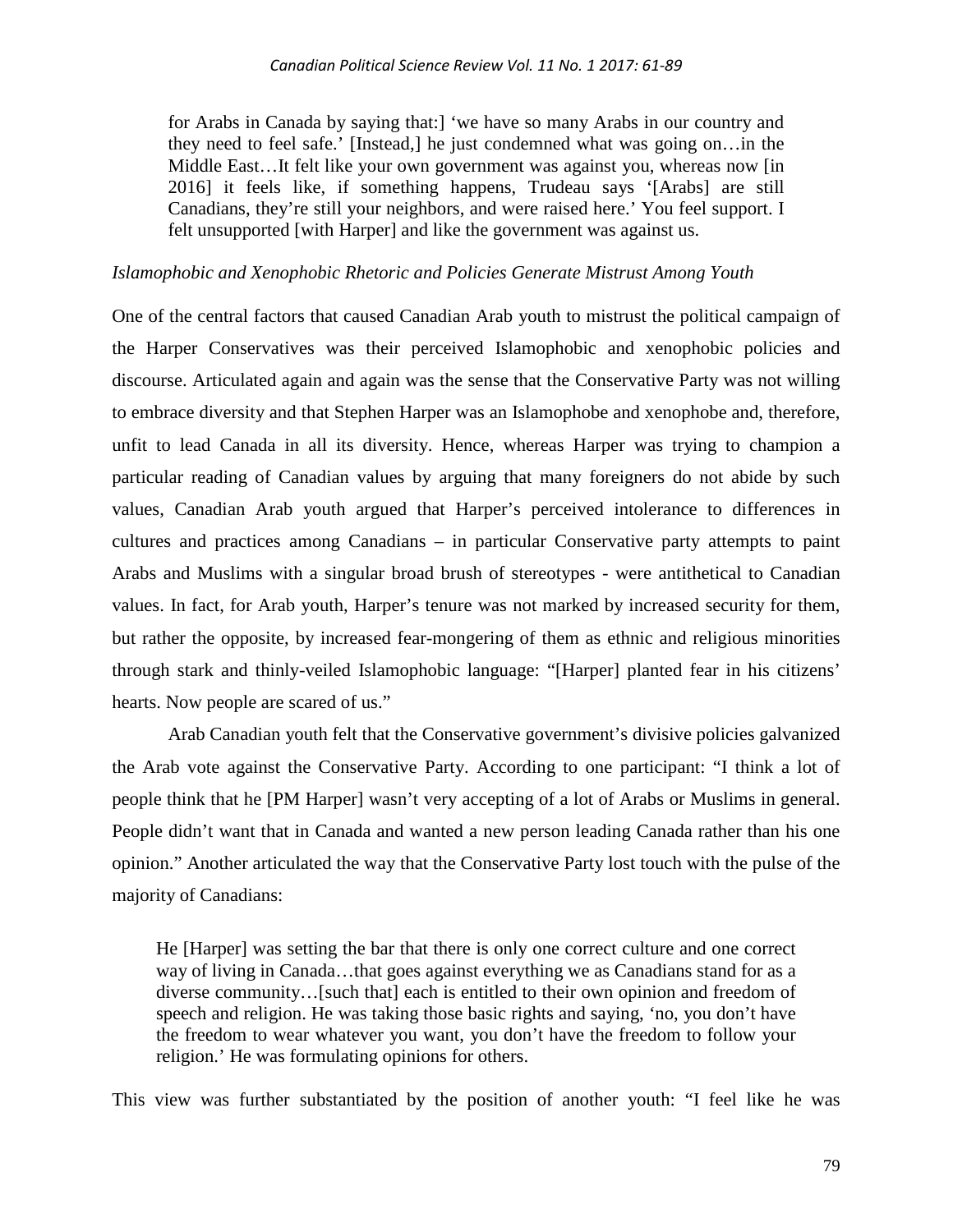subconsciously implementing a prejudice and certain stereotype against Muslims…How can you talk about a religion and say it's a form of oppression when to some it's actually a form of liberation?"

## *Voting for Social Justice*

Canadian Arab youth make active connections between social justice for the Arab/Muslim communities and social justice for other marginalized communities. By linking their vote to the expansion or contraction of social justice in Canada, and in seeing voting as a critical political technology that they possess, Canadian Arab youth exhibit emergent political subjectivities that support inclusive understandings of citizenship (Finn and Momani 2017). Arab youth are often acutely aware of how elitism, capitalism, and privilege prevent many people in Canada, Arabs included, from accessing their rights. They are also duly aware of the ways that capitalist structures, in particular, neglect the concerns of the lower and disenfranchised classes. Focus group participants felt that the Liberals were committed to addressing the issues that marginalized people face:

I think there was a certain hierarchy that he [Prime Minister Harper]…implemented; the one percent wealthy at the top, the white and untouchables, then there's…everyone else that comes after, the middle class, the working class, the immigrants. I think that we are [] going into a phase where a lot of the immigrants are entering the middle class—they're starting to work, they're starting to have a voice. A lot of the tops of the hierarchy don't like the change; I think that's a huge difference we're noticing. It could affect us. We don't really know what's going to happen in the future or how they're going to respond to the change.

One person drew direct empathetic linkages between the observed social justice struggles of friends and similar struggles of other marginalized communities: "[Through] my experience living in Hamilton, I've had friends from all over, and most of them haven't lived in the nicest neighborhoods. So, [after seeing] low income families and the poverty rate of teenagers in Hamilton, the mistreatment of aboriginals, [these issues] were important to me [during the election]."

## **Conclusion**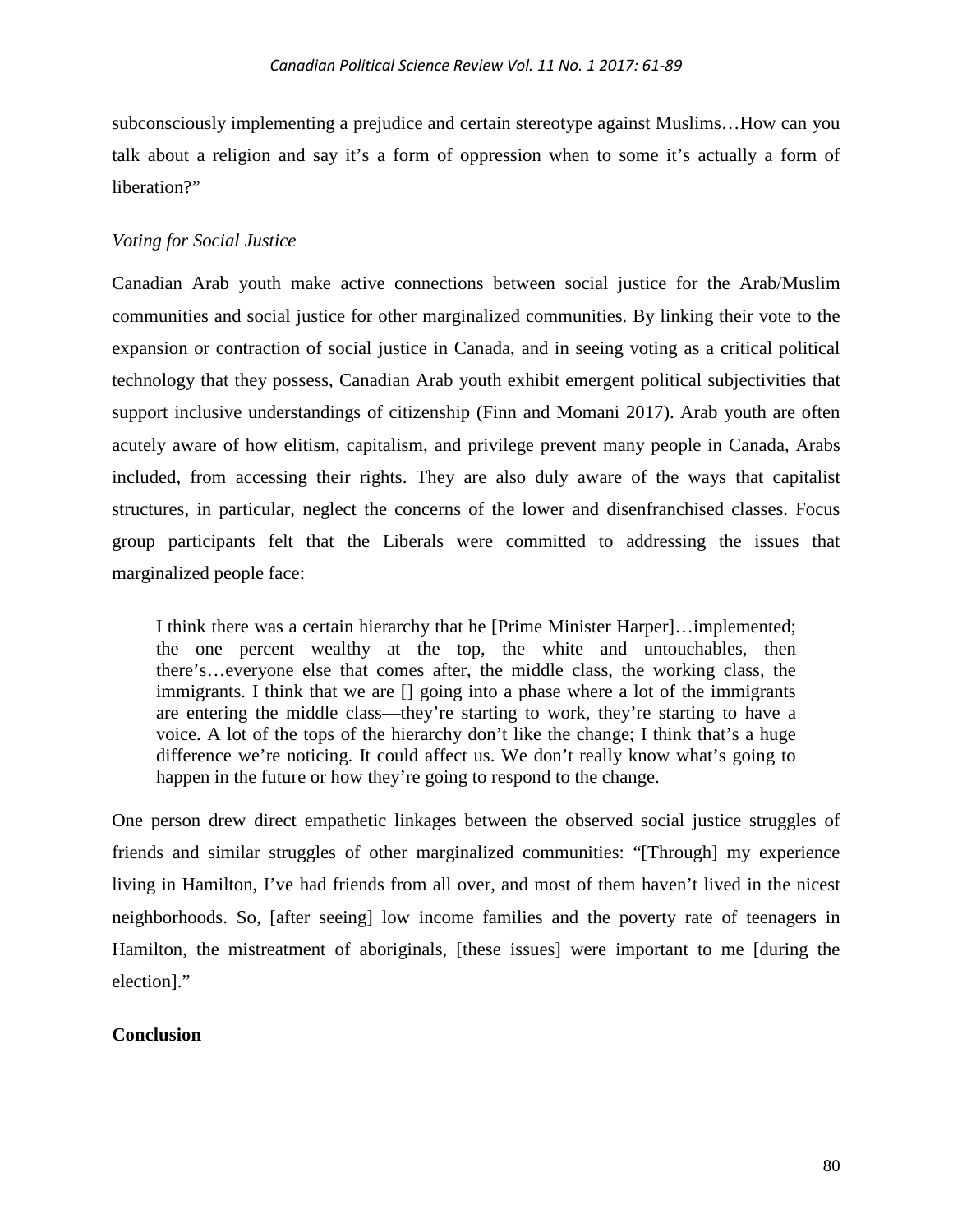Canadian Arab youth voted for the Liberal Party of Canada (60%) as a strategy to oust the Conservative Party from government. Our study concurs with Bilodeau and Kanji (2010) that the Liberal Party's future fortunes may rest in its appeal to the new immigrant voter, particularly if the party is able to continue to make protecting ethnic tolerance and multiculturalism one of its core values. Our findings also support the argument that 'issue ownership' explains voting behavior (Petrocik 1996).

However, it is also very clear that campaign effects, socio-economic concerns, educational concerns, trust in politicians and Canada's political system (Anderson and Stephenson, 2011; Pammet and Le Duc, 2003), as well as structural racism, Islamophobia and xenophobia – all of which were exacerbated during Stephen Harper's terms as Prime Minister played a profound role in determining the directions and strategies that Arab youth took to exercise their right to vote. Our research supports the view that issue voting can take place in important elections. Moreover, this type of retrospective voting, where voters want to "throw the rascals out" (in this case, incumbent politicians), can be an important insight into Arab Canadian youth voting behaviour (see Anderson and Stephenson, 2011: 5). In particular, many Arab youth were driven by threat perceptions (e.g. those undermining Canadian multiculturalism and tolerance), and by their desire to defend their ethno-cultural identity. Hence, in the process, they expressed emergent and latent forms of political agency and participation (Finn and Momani, 2017).

This study also helps clarify some of the factors that motivate voter behaviour among Arab Canadian youth. Unlike their counterparts in other parts of the western world, Arab youth in Canada are not 'engaged sceptics', and they do not necessarily struggle while trying to integrate into the political system, or to identify with particular politicians and the political process. This demographic admits that when the political system embraces them, they are quick to have faith in it, and see themselves playing productive political roles. Conversely, when Arab youth perceive discrimination, they become politically mobilized in order to preserve and expand their place in society.

Finally, we find that perceived efficacy of the vote (for example, in Arab youth's willingness to vote when they might not otherwise vote) is tied significantly to the drive to initiate change in the formal political system and to protect ethnic minority populations from neglect by the state. The Liberal Party of Canada's conciliatory gestures towards Arabs and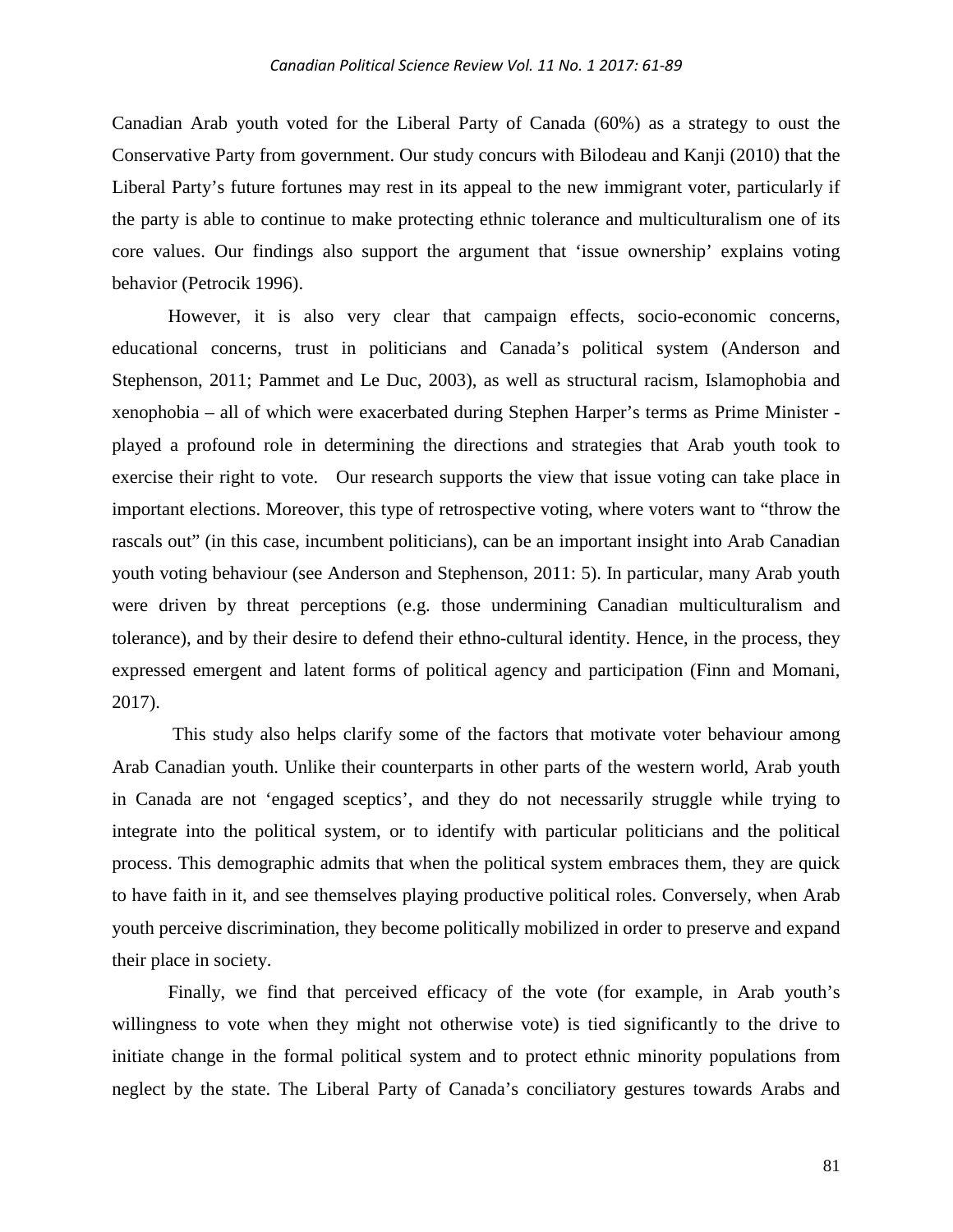Muslims, though often symbolic rather than substantive before October 2015, helped to galvanize strategic voting in its favour among Arab youth.

This study, however, is limited insofar as it was conducted within months of the election, and thus to some degree likely captures the "honeymoon" period for the Liberal Party as a new government openly and substantively addressing Arab and Muslim political interests (Dudash and Harris, 2011). A future study might find that Arab youth support for the Liberals has declined, or that the strategic vote made is re-evaluated in a new light.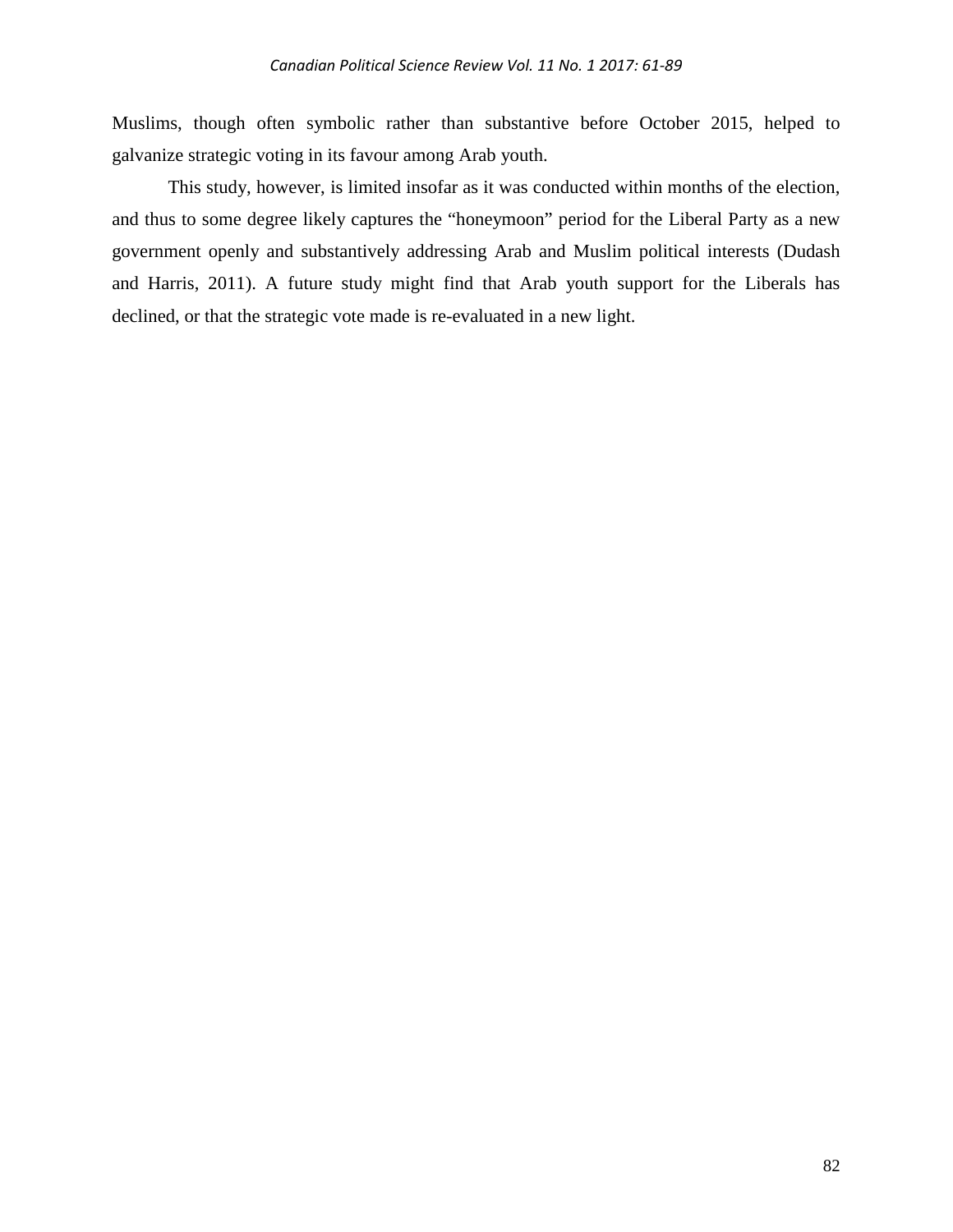# **References**

Abu-Laban, Y. (2002). "Challenging the Gendered Vertical Mosaic: Immigrants, Ethnic Minorities, Gender and Political Participation." *Citizen Politics: Research and Theory in Canadian Political Behaviour*. Edited by Joanna Everitt and Brenda O'Neill. Toronto: Oxford University Press, pp. 268–82.

Anderson, Cameron D., and Laura B. Stephenson (2011). Eds. *Voting Behaviour in Canada*. Vancouver: UBC Press.

Anderson, Christopher G., and Jerome Black (2008). "The political integration of newcomers, minorities, and the Canadian-born: Perspectives on naturalization, participation, and representation." *Immigration and integration in Canada: In the twenty first century.* Kingston: Queen's University Press, pp. 45-75.

APTN (2015). "Ballots run out in 6 First Nation polling stations." *APTN National News* (15 October). Accessible via: [http://aptn.ca/news/2015/10/19/ballots-run-out-in-2-first-nation](http://aptn.ca/news/2015/10/19/ballots-run-out-in-2-first-nation-polling-stations/)[polling-stations/.](http://aptn.ca/news/2015/10/19/ballots-run-out-in-2-first-nation-polling-stations/) Accessed on: 3 August 2016.

Black, Jerome H. (2011). "Immigrant and Minority Political Incorporation in Canada: A Review with some Reflections on Canadian- American Comparison Possibilities." *American Behavioral Scientist.* Issue 55, No. 9: 1160-1188.

Bevelander, Pieter, and Ravi Pendakur (2009). "Social capital and voting participation of immigrants and minorities in Canada." *Ethnic and Racial Studies.* Issue 32, No. 8: 1406-1430.

Bhavnani, K. K. (1994). Talking Politics: A Psychological Framing of Views from Youth in Britain. Cambridge: Cambridge University Press.

Bickmore, K. (2014). Citizenship education in Canada: 'Democratic' engagement with differences, conflicts and equity issues? *Citizenship Teaching & Learning*. Issue 9. No. 3: 257- 278.

Bilodeau, A., & Kanji, M. (2010). The New Immigrant Voter, 1965–2004: The Emergence of a New Liberal Partisan?. *Voting Behaviour in Canada*. Vancouver: UBC Press, 65-85.

Blais, André (2000). *To vote or not to vote?: The merits and limits of rational choice theory*. Pittsburgh: University of Pittsburgh Press.

Blais, Andre (2005). Accounting for the Electoral Success of the Liberal Party in Canada. Presidential Address to the Canadian Political Science Association. London, Ontario (3 June) *Canadian Journal of Political Science*. Issue 38, No. 4: 821-840.

Blais, André, Elisabeth Gidengil, Patrick Fournier, and Neil Nevitte (2009). "Information, visibility and elections: Why electoral outcomes differ when voters are better informed." *European Journal of Political Research.* Issue 48, No. 2: 256-280.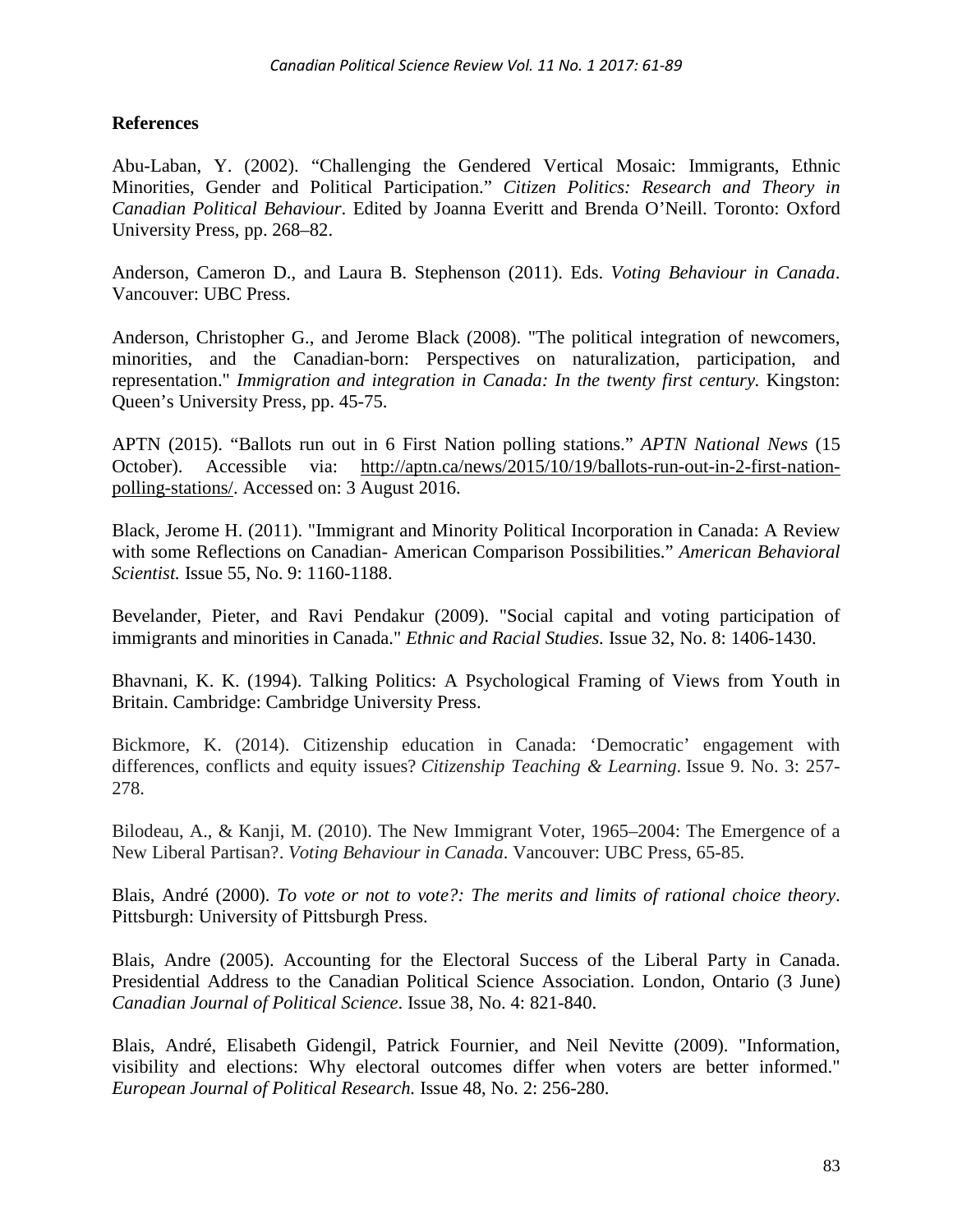Bloemraad, Irene (2006). "Becoming a Citizen in the United States and Canada: Structured Mobilization and Immigrant Political Incorporation." *Social Forces.* Issue 85, No. 2: 667-695.

CAI. (2013). "Arab Immigration to Canada Hits Record High, March 2013" Accessible via: [http://www.canadianarabinstitute.org/publications/reports/arab-immigration-canada-hits-record](http://www.canadianarabinstitute.org/publications/reports/arab-immigration-canada-hits-record-high/#_ftn2)high/# ftn2. Accessed on: 2 August, 2016.

Chakera, Ottilia and Alan Sears (2006). "Civic Duty: Young People's Conceptions of Voting as a Means of Political Participation." *Canadian Journal of Education.* Issue 29, No. 2: 521-540.

Cho, Wendy K. Tam, James G. Gimpel, and Tony Wu (2006). "Clarifying the Role of SES in Political Participation: Policy Threat and Arab American Mobilization." *The Journal of Politics.* Issue 68, No. 4: 977-991.

Chui, T. W., Curtis, J. E., & Lambert, R. D. (1991). Immigrant background and political participation: examining generational patterns. *Canadian Journal of Sociology/Cahiers canadiens de sociologie* (October): 375-396.

Cohen, E. F. (2009). *Semi-citizenship in democratic politics*. Cambridge: Cambridge University Press.

Dajani, Ghina (2014a). A Highly Educated Yet Under-Employed Canadian Arab Community. Canadian Arab Institute (Report). Accessed via: [http://www.canadianarabinstitute.org/publications/reports/highly-educated-yet-under-employed](http://www.canadianarabinstitute.org/publications/reports/highly-educated-yet-under-employed-canadian-arab-community/)[canadian-arab-community/.](http://www.canadianarabinstitute.org/publications/reports/highly-educated-yet-under-employed-canadian-arab-community/) Accessed on: 20 July 2017.

Dajani, Ghina (2014b). 'Income Distribution in the Canadian Arab Community', *The Canadian Arab Institute* (Report): [http://www.canadianarabinstitute.org/publications/reports/income](http://www.canadianarabinstitute.org/publications/reports/income-distribution-canadian-arab-community/)[distribution-canadian-arab-community/.](http://www.canadianarabinstitute.org/publications/reports/income-distribution-canadian-arab-community/) Accessed on: 20 July 2017.

Desipio, Louis (2011). "Immigrant Incorporation in an Era of Weak Civic Institutions." *American Behavioral Scientist*. Issue 55, No. 9: 1189-1213.

Dicks, Dan (2015). "Canada Establishes Second-Class Citizenship With Bill C-24." *Press for Truth* blog (7 June). Accessible via: [https://pressfortruth.ca/top-stories/canada-establishes](https://pressfortruth.ca/top-stories/canada-establishes-second-class-citizenship-bill-c-24/)[second-class-citizenship-bill-c-24/.](https://pressfortruth.ca/top-stories/canada-establishes-second-class-citizenship-bill-c-24/) Accessed on: 3 August, 2016.

Dodd, Vikram (2016). "Most Terrorism Arrests Lead to No Charge or Conviction, figures show" *The Guardian* 15 December 2016. [https://www.theguardian.com/uk-news/2016/dec/15/most](https://www.theguardian.com/uk-news/2016/dec/15/most-terrorism-arrests-lead-no-charge-conviction-figures-show)[terrorism-arrests-lead-no-charge-conviction-figures-show](https://www.theguardian.com/uk-news/2016/dec/15/most-terrorism-arrests-lead-no-charge-conviction-figures-show) Accessed on: 18 October 2017.

Dudash, E. A., & Harris, S. (2011). New kids on the block: My first time in a political community. *American Behavioral Scientist*, Issue 55. No. 4: 469-478.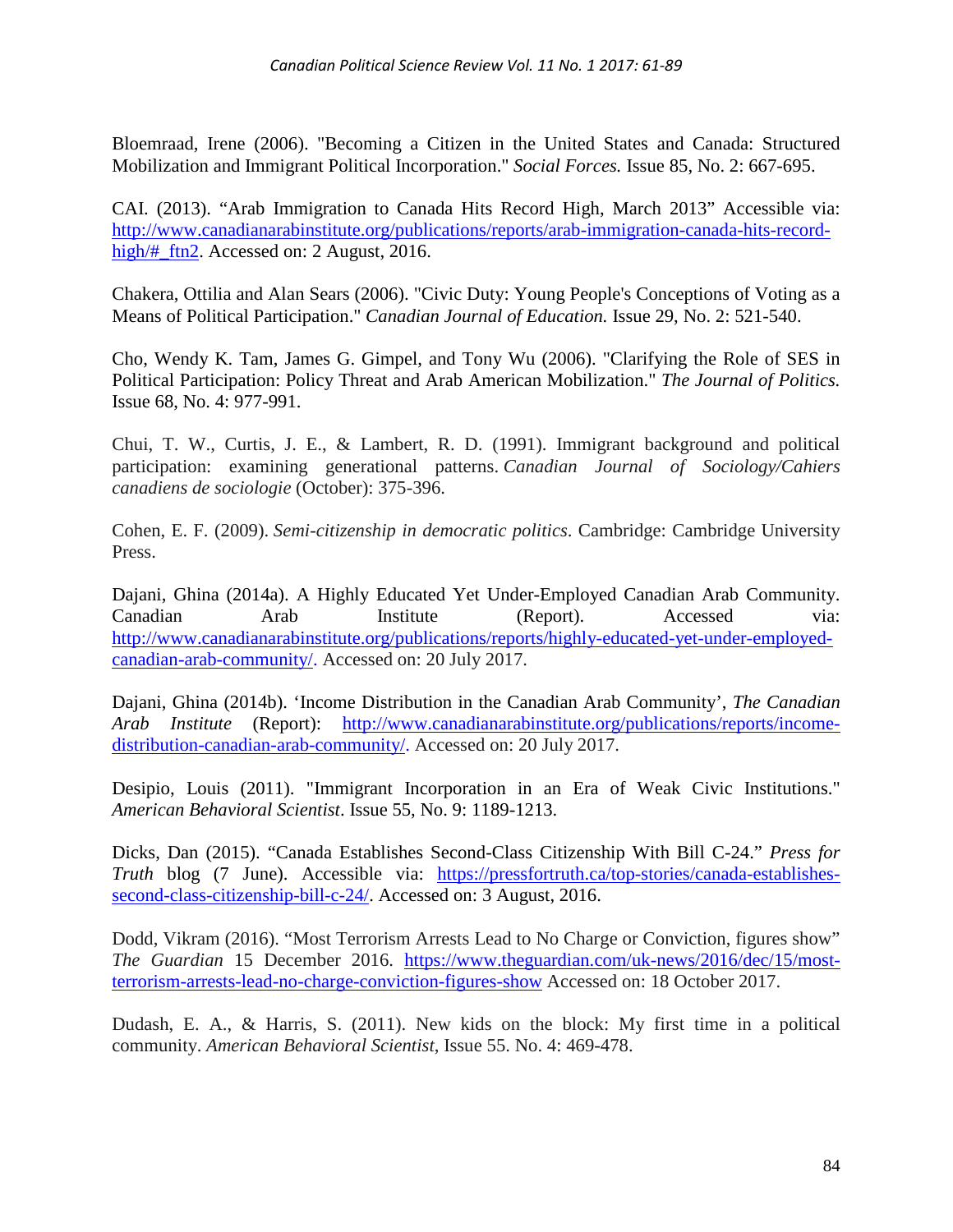Elections Canada (2015). *2015 Election Results*. Accessible via: [http://enr.elections.ca/National.aspx?lang=e.](http://enr.elections.ca/National.aspx?lang=e) Accessed on: 29 May, 2016.

Finn, M., & Momani, B. (2017). Established and emergent political subjectivities in circular human geographies: transnational Arab activists. *Citizenship Studies*. Volume 21, Issue 1: 22-43.

Gidengil, E., Blais, A., Everitt, J., Fournier, P., & Nevitte, N. (2006). Back to the future? Making sense of the 2004 Canadian election outside Quebec. *Canadian Journal of Political Science*, Issue 39. No. 1: 1-25.

Gulliver, T., & Herriot, L. (2015). 'Some Liken It to the Arab Spring' Youth and the politically legitimate subject. *Critical Discourse Studies*. Issue 12. No. 2: 206-225.

Gump, Brooks B., & Kulik, James A. (1997). Stress, affiliation, and emotional contagion. *Journal of personality and social psychology.* Issue 72. No. 2: 305- 319.

Henn, Matt, Mark Weinstein, and Dominic Wring (2002). "A generation apart? Youth and political participation in Britain." *The British Journal of Politics & International Relations.* Issue 4, No. 2: 167-192.

Hughes, Andrew and Sears, Alan (2008). The struggle for citizenship education in Canada: The centre cannot hold. James Arthur, Ian Davies, and Carole Hahn. eds. *SAGE handbook of education for citizenship and democracy*. London: Sage, 124-138.

Jedwab, J. (2006). The "roots" of immigrant and ethnic voter participation in Canada. *Electoral Insight*. Issue 8. No. 2: 3-9.

Johnson, Kevin R (2002). "Latinas/os and the political process: The need for critical inquiry." *Oregon Law Review* 81: 917- 940.

Kutty, Faisal (2015). "How Harper Sows Fear of Muslims in Pursuit of Votes." *Huffington Post* (9 September). Accessible via: [http://www.huffingtonpost.ca/faisal-kutty-/stephen-harper-sows](http://www.huffingtonpost.ca/faisal-kutty-/stephen-harper-sows-fear-muslims_b_8094044.html)[fear-muslims\\_b\\_8094044.html.](http://www.huffingtonpost.ca/faisal-kutty-/stephen-harper-sows-fear-muslims_b_8094044.html) Accessed on: 3 August, 2016.

Lapp, M. (1999). "Ethnic Group Leaders and the Mobilization of Voter Turnout: Evidence from Five Montreal Communities." *Canadian Ethnic Studies/Études ethniques au Canada.* Issue 31, No. 2: 17–42.

Lowenstein, George F., Elke U. Weber, Christopher K. Hsee, and Ned Welch. 2001. "Risk as Feelings." *Psychological Bulletin*. Issue 127. No. 2: 267–86.

Lum, Zi-Ann (2015). "Elections Canada Runs Out Of Ballots At Some Polling Stations." *The Huffington Post Canada* (19 October). Accessed via: [http://www.huffingtonpost.ca/2015/10/19/elections-canada-problems-run-out-of](http://www.huffingtonpost.ca/2015/10/19/elections-canada-problems-run-out-of-ballots_n_8334238.html)[ballots\\_n\\_8334238.html.](http://www.huffingtonpost.ca/2015/10/19/elections-canada-problems-run-out-of-ballots_n_8334238.html) Accessed: 2 August, 2015.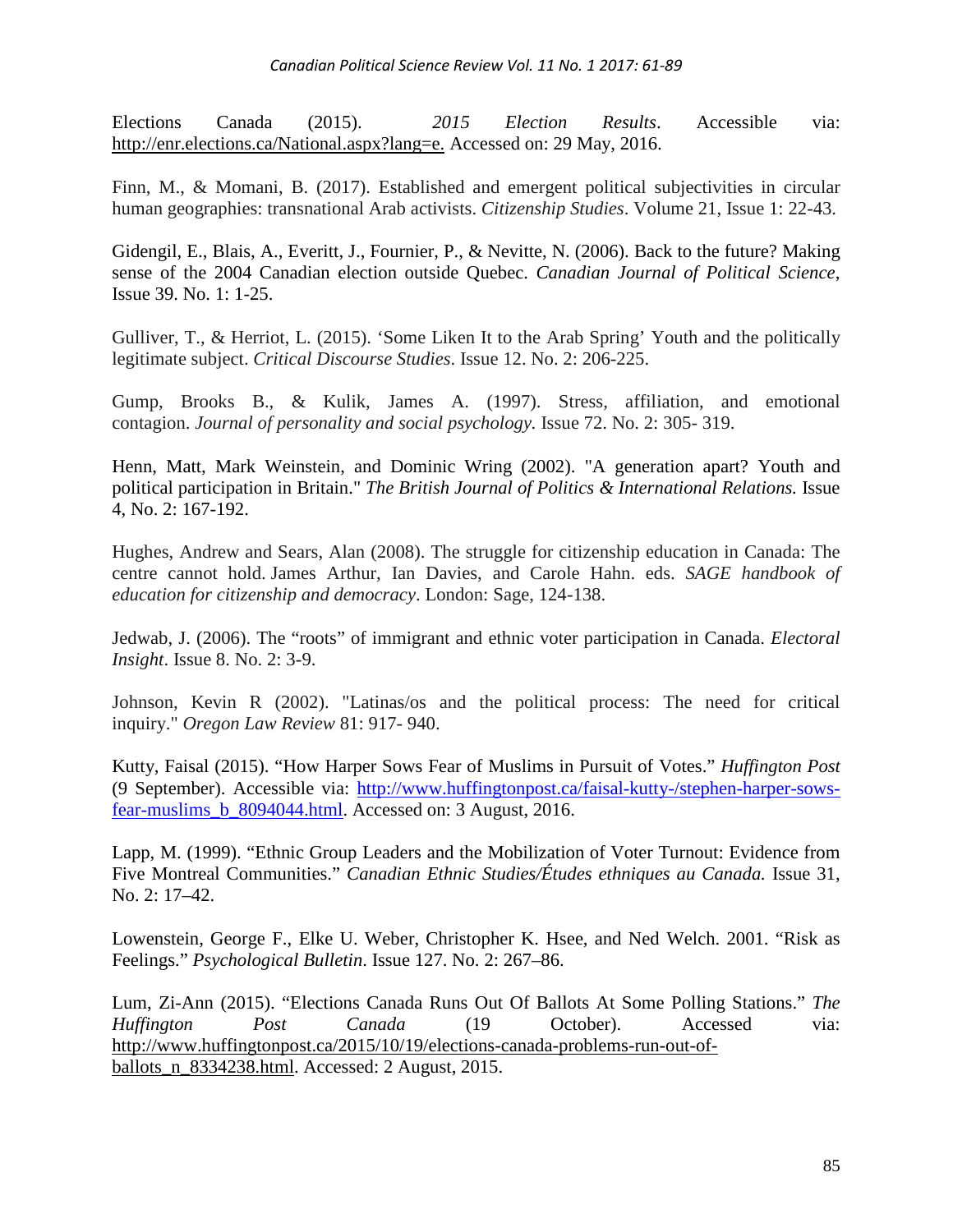Marwah, Inder, Triadafilos Triadafilopoulos and Steven White (2013). "Immigration, Citizenship and Canada's New Conservative Party." *Conservatism in Canada*. eds. David Rayside and James Farney. Toronto: University of Toronto Press.

Mock, J. (2004). Victory lies in the margins. *CQ Weekly*. Volume 62, No. 41 (23 October): 2497- 2499.

Nevitte, N., et al. (2000). *Unsteady State: The 1997 Canadian Federal Election*. Don Mills, Ont.: Oxford University Press.

O'Neill, B. December (2004). "Youth participation – What we know, and what we don't know." *Canadian Democracy: Bringing Youth back into the Political Process*. Centre for Research and Information on Canada, 2-5.

Pammett, J. H., & Dornan, C. (2016). *The Canadian Federal Election of 2015*. Dundurn.

Pammett, Jon H., and Lawrence LeDuc (2003). *Explaining the turnout decline in Canadian federal elections: A new survey of non-voters*. Ottawa: Elections Canada.

Parker, L., and Lynn, M. (2002). What's race got to do with it? Critical race theory's conflicts with and connections to qualitative research methodology and epistemology. *Qualitative inquiry*. Issue 8. No. 1: 7-22.

Petrocik, John. R. (1996). Issue ownership in presidential elections, with a 1980 case study. *American Journal of Political Science*, 825-850.

Press, Jordan (2017). Census data on language shows tip of statistical iceberg about Canada's diversity. *CBC News* (31, July). Accessible via: [http://www.cbc.ca/news/politics/census](http://www.cbc.ca/news/politics/census-language-family-2017-1.4229256)[language-family-2017-1.4229256.](http://www.cbc.ca/news/politics/census-language-family-2017-1.4229256) Accessed on: 7 August, 2017.

Rieger, Sarah (2015). Siksika Nation Runs Out Of Ballots. *The Huffington Post Alberta* (19 October). Accessible via: [http://www.huffingtonpost.ca/2015/10/19/siksika-nation-ballots](http://www.huffingtonpost.ca/2015/10/19/siksika-nation-ballots-canada-election_n_8334522.html)[canada-election\\_n\\_8334522.html.](http://www.huffingtonpost.ca/2015/10/19/siksika-nation-ballots-canada-election_n_8334522.html) Accessed on: 3 August, 2016.

Rubenson, D., Blais, A., Fournier, P., Gidengil, E., & Nevitte, N. (2004). Accounting for the age gap in turnout. *Acta Politica*, Issue 39, Issue 4: 407-421.

Statistics Canada (2007). The Arab Community in Canada: Profile. Statistics Canada. Archived webpage: [http://www.statcan.gc.ca/pub/89-621-x/89-621-x2007009-eng.htm#3.](http://www.statcan.gc.ca/pub/89-621-x/89-621-x2007009-eng.htm#3) Accessed on: 26, July 2017.

Statistics Canada (2011a). National Household Survey: Hamilton Profile. Statistics Canada. Accessed via: [http://www12.statcan.gc.ca/nhs-enm/2011/dp](http://www12.statcan.gc.ca/nhs-enm/2011/dp-pd/prof/details/page.cfm?Lang=E&Geo1=CSD&Code1=3525005&Data=Count&SearchText=Hamilton&SearchType=Begins&SearchPR=01&A1=All&B1=All&Custom=&TABID=1)[pd/prof/details/page.cfm?Lang=E&Geo1=CSD&Code1=3525005&Data=Count&SearchText=H](http://www12.statcan.gc.ca/nhs-enm/2011/dp-pd/prof/details/page.cfm?Lang=E&Geo1=CSD&Code1=3525005&Data=Count&SearchText=Hamilton&SearchType=Begins&SearchPR=01&A1=All&B1=All&Custom=&TABID=1) [amilton&SearchType=Begins&SearchPR=01&A1=All&B1=All&Custom=&TABID=1.](http://www12.statcan.gc.ca/nhs-enm/2011/dp-pd/prof/details/page.cfm?Lang=E&Geo1=CSD&Code1=3525005&Data=Count&SearchText=Hamilton&SearchType=Begins&SearchPR=01&A1=All&B1=All&Custom=&TABID=1) Accessed on: 26, July, 2017.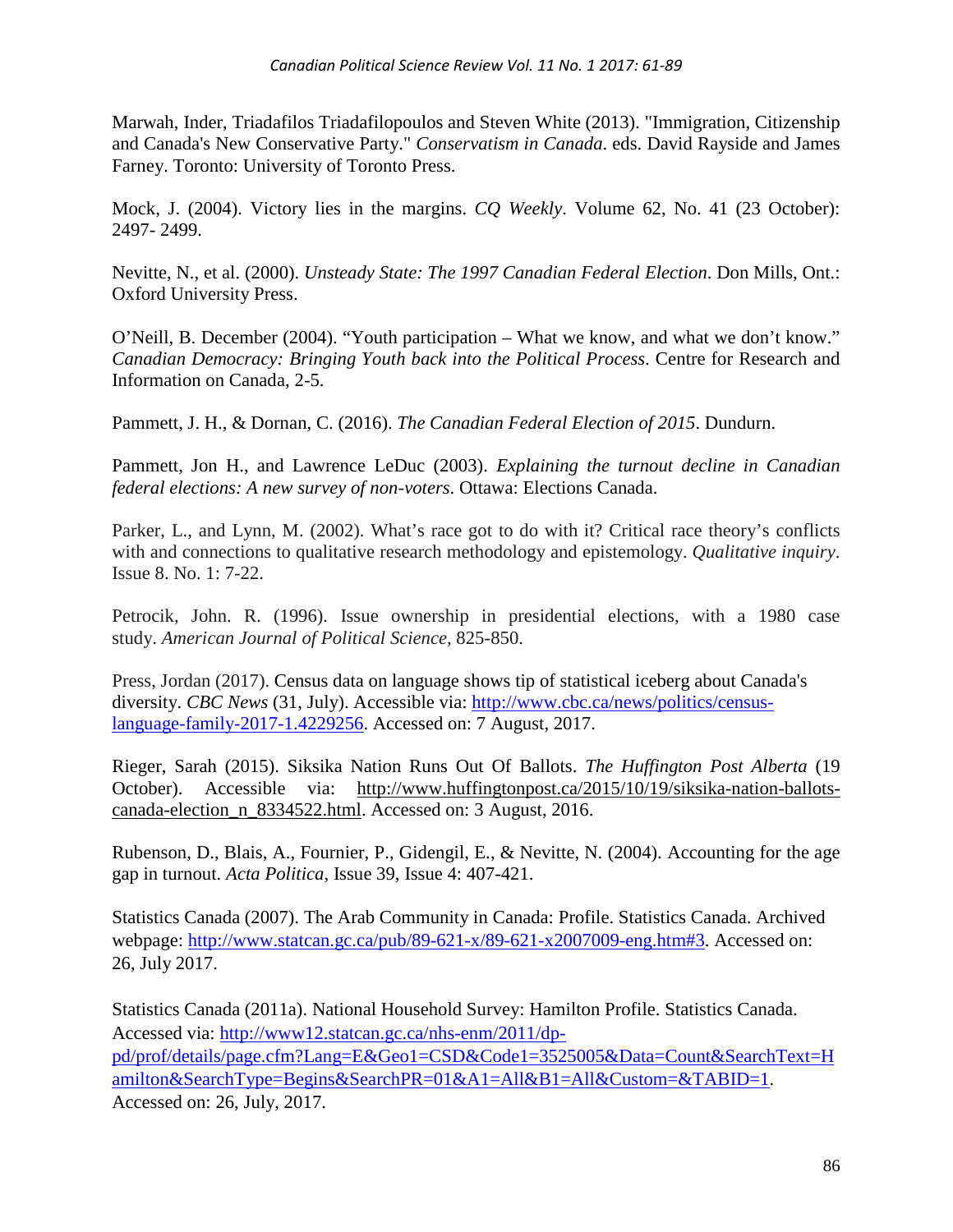Statistics Canada (2011b). Immigration and Ethnocultural Diversity in Canada. Accessed via: [http://www12.statcan.gc.ca/nhs-enm/2011/as-sa/99-010-x/99-010-x2011001-eng.cfm.](http://www12.statcan.gc.ca/nhs-enm/2011/as-sa/99-010-x/99-010-x2011001-eng.cfm) Accessed on: 26, July 2017.

Statistics Canada (2016a). Census. Accessible via: [http://www12.statcan.gc.ca/census](http://www12.statcan.gc.ca/census-recensement/2016/dp-pd/index-eng.cfm)[recensement/2016/dp-pd/index-eng.cfm.](http://www12.statcan.gc.ca/census-recensement/2016/dp-pd/index-eng.cfm) Accessed on: 6 August, 2017.

Statistics Canada (2016b). Profile of Kitchener-Waterloo: Languages. Statistics Canada. Accessed via: [http://www12.statcan.gc.ca/census-recensement/2011/dp](http://www12.statcan.gc.ca/census-recensement/2011/dp-pd/prof/details/page.cfm?Lang=E&Geo1=FED&Code1=35039&Geo2=PR&Code2=01&Data=Count&SearchText=kitchener-waterloo&SearchType=Begins&SearchPR=01&B1=All&Custom=&TABID=1)[pd/prof/details/page.cfm?Lang=E&Geo1=FED&Code1=35039&Geo2=PR&Code2=01&Data=C](http://www12.statcan.gc.ca/census-recensement/2011/dp-pd/prof/details/page.cfm?Lang=E&Geo1=FED&Code1=35039&Geo2=PR&Code2=01&Data=Count&SearchText=kitchener-waterloo&SearchType=Begins&SearchPR=01&B1=All&Custom=&TABID=1) [ount&SearchText=kitchener](http://www12.statcan.gc.ca/census-recensement/2011/dp-pd/prof/details/page.cfm?Lang=E&Geo1=FED&Code1=35039&Geo2=PR&Code2=01&Data=Count&SearchText=kitchener-waterloo&SearchType=Begins&SearchPR=01&B1=All&Custom=&TABID=1)[waterloo&SearchType=Begins&SearchPR=01&B1=All&Custom=&TABID=1.](http://www12.statcan.gc.ca/census-recensement/2011/dp-pd/prof/details/page.cfm?Lang=E&Geo1=FED&Code1=35039&Geo2=PR&Code2=01&Data=Count&SearchText=kitchener-waterloo&SearchType=Begins&SearchPR=01&B1=All&Custom=&TABID=1) Accessed on: 26, July 2017.

Statistics Canada (2016c). Profile of Hamilton: Languages. Statistics Canada: [http://www12.statcan.gc.ca/census-recensement/2011/dp](http://www12.statcan.gc.ca/census-recensement/2011/dp-pd/prof/details/page.cfm?Lang=E&Geo1=CSD&Code1=3525005&Geo2=PR&Code2=01&Data=Count&SearchText=Hamilton&SearchType=Begins&SearchPR=01&B1=Language&Custom=&TABID=1)[pd/prof/details/page.cfm?Lang=E&Geo1=CSD&Code1=3525005&Geo2=PR&Code2=01&Data](http://www12.statcan.gc.ca/census-recensement/2011/dp-pd/prof/details/page.cfm?Lang=E&Geo1=CSD&Code1=3525005&Geo2=PR&Code2=01&Data=Count&SearchText=Hamilton&SearchType=Begins&SearchPR=01&B1=Language&Custom=&TABID=1) [=Count&SearchText=Hamilton&SearchType=Begins&SearchPR=01&B1=Language&Custom=](http://www12.statcan.gc.ca/census-recensement/2011/dp-pd/prof/details/page.cfm?Lang=E&Geo1=CSD&Code1=3525005&Geo2=PR&Code2=01&Data=Count&SearchText=Hamilton&SearchType=Begins&SearchPR=01&B1=Language&Custom=&TABID=1) [&TABID=1.](http://www12.statcan.gc.ca/census-recensement/2011/dp-pd/prof/details/page.cfm?Lang=E&Geo1=CSD&Code1=3525005&Geo2=PR&Code2=01&Data=Count&SearchText=Hamilton&SearchType=Begins&SearchPR=01&B1=Language&Custom=&TABID=1) Accessed on: 26, July, 2017.

Suleiman, Michael W. (2006). "A History of Arab-America Political Participation." *American Arabs and Political Participation.* Washington, DC: Woodrow Wilson Center.

Taylor, Zack, Phil Triadafilopoulos, and Christopher Cochrane (2012). "On the Backs of Immigrants? Conservative Politics and New Canadian Voters." CPSA 2012. Edmonton.

Thompson, Andrew S. (2014). "The Need to Protect Rule of Law: A Response to Bill C-24." *Canadian Arab Institute Policy Brief* (May). Accessible via: [http://www.canadianarabinstitute.org/files/9713/9949/0876/Bill\\_C-](http://www.canadianarabinstitute.org/files/9713/9949/0876/Bill_C-24_Policy_Brief_May_2014.pdf)[24\\_Policy\\_Brief\\_May\\_2014.pdf.](http://www.canadianarabinstitute.org/files/9713/9949/0876/Bill_C-24_Policy_Brief_May_2014.pdf) Accessed on: 3 August, 2016.

Tossutti, Livianna S. (2007). *The electoral participation of ethnocultural communities*. Ottawa: Elections Canada. Accessible via: [http://epe.lac](http://epe.lac-bac.gc.ca/100/200/301/elections_can/electoral_participation_ethnocultural-e/SE3-71-2007E.pdf)[bac.gc.ca/100/200/301/elections\\_can/electoral\\_participation\\_ethnocultural-e/SE3-71-2007E.pdf.](http://epe.lac-bac.gc.ca/100/200/301/elections_can/electoral_participation_ethnocultural-e/SE3-71-2007E.pdf) Accessed on 29 May, 2016.

Tossutti, Livianna (2005). "Electoral Participation and Canada's Changing Cultural Makeup." *Canadian Issues/Thèmes Canadiens:* 53–56.

U.S. Census Bureau. (2000, August). Voting and registration in the election of November 1998, current population reports. Accessible via: [https://www.census.gov/prod/2000pubs/p20-523.pdf.](https://www.census.gov/prod/2000pubs/p20-523.pdf) Accessed on: 6, August 2017.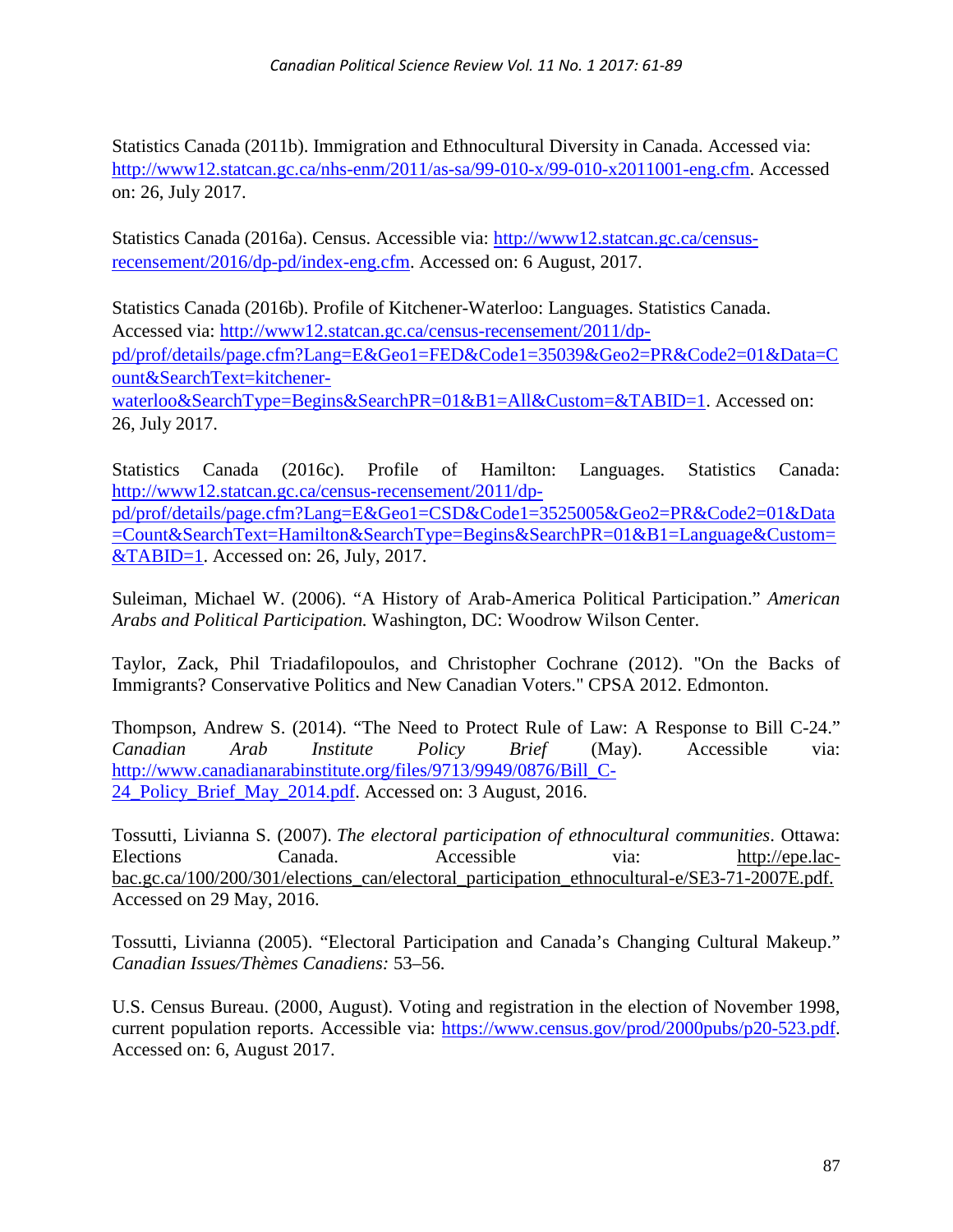Wattenberg, Martin P. (2003). "Electoral Turnout: The New Generation Gap." *British Elections and Parties Review.* Issue 13: 159–73.

White, Stephen E. (2015). Do Younger and Older Immigrants Adapt Differently to Canadian Politics?." *Just Ordinary Citizens?: Towards a Comparative Portrait of the Political Immigrant* Bilodeau, Antoine, ed. Toronto: University of Toronto Press.

Wicks, R. H., Wicks, J. L., Morimoto, S. A., Maxwell, A., & Schulte, S. R. (2014). Correlates of political and civic engagement among youth during the 2012 presidential campaign. *American Behavioral Scientist*. Issue 58. No. 5*:* 622-644.

Young-Bruehl, Elizabeth (2012). *Childism: Confronting Prejudice Against Children*. New Haven: Yale University.

<span id="page-27-2"></span> $3$  The 2011 census shows that the vast majority (74%) of the Canadian Arab community, aged 25 to 64, has completed postsecondary education, compared to 64% of the general Canadian population. Sixty percent of Canadian Arabs hold university certificates, diplomas, or degrees at bachelor level or above in comparison to 40% of the general Canadian population (Dajani, 2014a).

<span id="page-27-0"></span><sup>&</sup>lt;sup>1</sup> Voter turnout in 2015 may have been even higher had voting system irregularities not been noted on election day. Many of Canada's First Nations peoples, for example, were unable to exercise their right to vote due to insufficient ballots at, at least, six voting stations: Onigaming First Nation, Shoal Lake, Siksika First Nation, Moose Cree First<br>Nation, Split Lake First Nation, and Desnether-Missinippi-Churchill River (APTN 2015: Lum 2015: Rieger 2

<span id="page-27-1"></span>Nation, Split Lake First Nation, and Desnether-Missinippi-Churchill River (APTN 2015; Rieger 2015; Rieger 2015). 2 Income distribution within the Canadian Arab community peaks in the "Under \$5,000" range, with 15% of the Canadian Arab community falling within this income bracket in comparison to 9% of the Canadian population. In general, the Canadian Arab community has higher rates within the lower income brackets, and lower rates within the higher income brackets, when compared to the Canadian average. Canadian Arabs have lower incomes than their Canadian counterparts, despite their higher rates of qualification and education. In 2010, the average annual income within the Canadian Arab community was at \$32,653 in comparison with the national average annual income of \$40,650 per annum. The only exception to this trend is found among the Egyptian Arab community in Canada, whose annual income averaged \$43,521. Somali Arabs had the lowest average annual income (\$24,182), among the Arab community. This trend is in accordance with a 2007 study of the Arab community in Canada by Statistics Canada, which stressed that Canadians of Arab descent were twice as likely as other Canadians to have a university degree, and have a lower annual income than other Canadians (average of \$26,500 compared to \$29,500 in 2000) (Dajani, 2014b; Statistics Canada 2007).

<span id="page-27-3"></span><sup>4</sup> These include the Muslim Society of Waterloo and Wellington Counties Mosque, Kitchener Muslim Association of Canada Masjid, the Christian Arabic Church of Kitchener, and St. Mary's Coptic Orthodox Church. <sup>5</sup> As evidenced by the existence of several religious centres such as the Umar Mosque, the Hamilton Downtown

<span id="page-27-4"></span>Mosque, the Hamilton Islamic Centre, the Muslim Association of Hamilton, the St. Mark's Syriac Orthodox Church, the St. Mina's Coptic Orthodox Church.

<span id="page-27-5"></span><sup>&</sup>lt;sup>6</sup> We did not differentiate who, among the focus group participants, was born in Canada and who had immigrated to Canada, so we cannot clarify whether apathy was indeed higher among the youth that had immigrated.

<span id="page-27-6"></span><sup>&</sup>lt;sup>7</sup> For the 2016 survey, we sampled among youth populations by walking around hang-outs, shish bars, cafes, restaurants, Arab supermarkets, and universities frequented by Arab youth by wearing t-shirts that said, "Arab and under 29? Earn \$25". This action brought participants to our assistants to fill out the survey. As reimbursement for their time, youth were given a \$25 gift certificate. In order to avoid selection biases, we did not approach places of worship. In total, we gathered 973 surveys.

<span id="page-27-7"></span> $\delta$  One of the most cited studies on new immigrant voters in Canada is the work of Blais (2005), who demonstrated that new immigrant voters, in addition to Catholics, tended to vote for the Liberal Party. Bilodeau and Kanji (2010) concurred and found that from 1965 to 2004, new immigrant voters were more likely to be loyal Liberal supporters